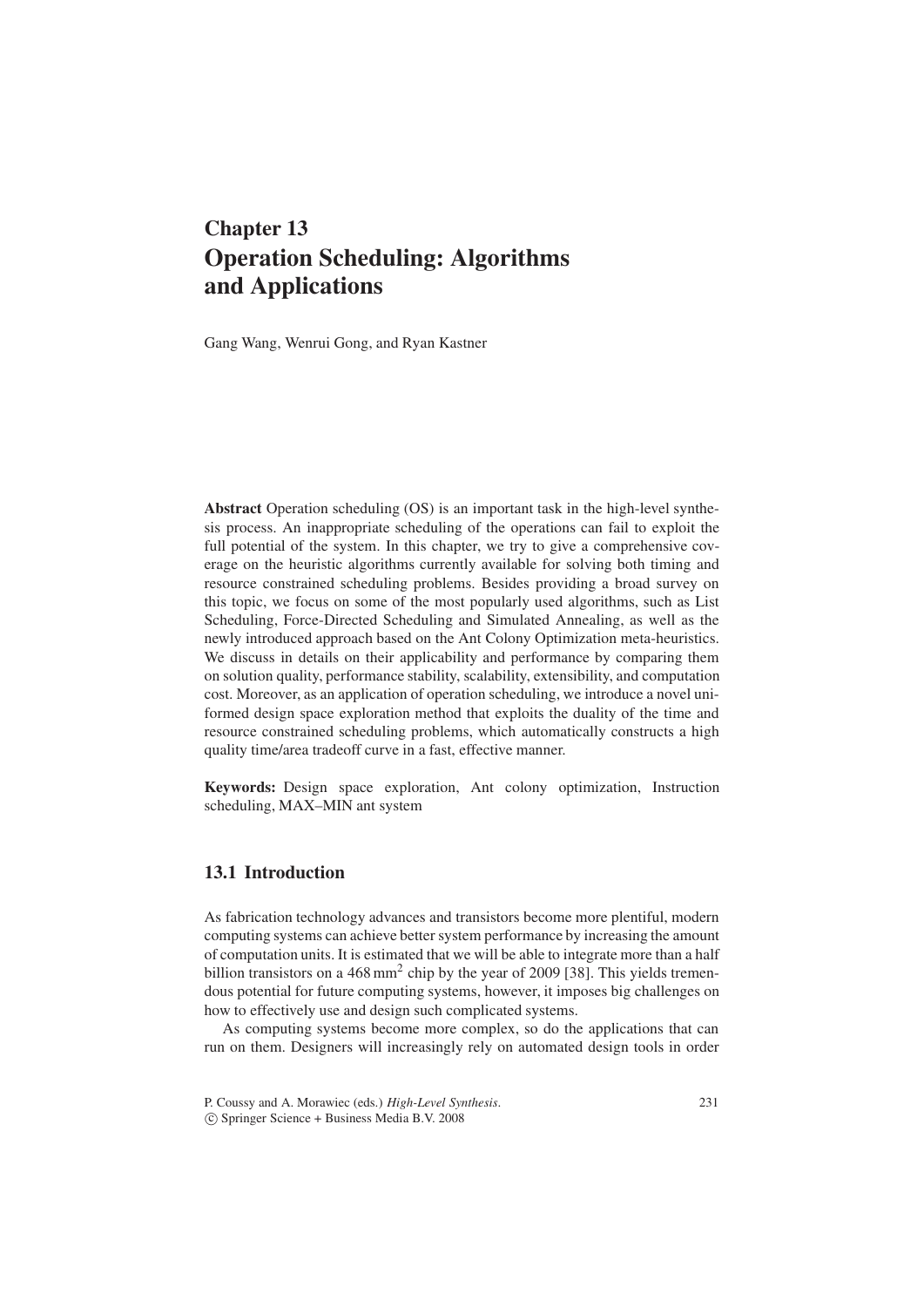to map applications onto these systems. One fundamental process of these tools is mapping a behavioral application specification to the computing system. For example, the tool may take a C function and create the code to program a microprocessor. This is viewed as software compilation. Or the tool may take a transaction level behavior and create a register transfer level (RTL) circuit description. This is called hardware or behavioral synthesis [31]. Both software and hardware synthesis flows are essential for the use and design of future computing systems.

Operation scheduling (OS) is an important problem in software compilation and hardware synthesis. An inappropriate scheduling of the operations can fail to exploit the full potential of the system. Operation scheduling appears in a number of different problems, e.g., compiler design for superscalar and VLIW microprocessors [23], distributed clustering computation architectures [4] and behavioral synthesis of ASICs and FPGAs [31].

Operation scheduling is performed on a behavioral description of the application. This description is typically decomposed into several blocks (e.g., basic blocks), and each of the blocks is represented by a data flow graph (DFG).

Operation scheduling can be classified as *resource constrained* or *timing constrained*. Given a DFG, clock cycle time, resource count and resource delays, a resource constrained scheduling finds the minimum number of clock cycles needed to execute the DFG. On the other hand, a timing constrained scheduling tries to determine the minimum number of resources needed for a given deadline.

In the timing constrained scheduling problem (also called fixed control step scheduling), the target is to find the minimum computing resource cost under a set of given types of computing units and a predefined latency deadline. For example, in many digital signal processing (DSP) systems, the sampling rate of the input data stream dictates the maximum time allowed for computation on the present data sample before the next sample arrives. Since the sampling rate is fixed, the main objective is to minimize the cost of the hardware. Given the clock cycle time, the sampling rate can be expressed in terms of the number of cycles that are required to execute the algorithm.

Resource constrained scheduling is also found frequently in practice. This is because in a lot of the cases, the number of resources are known a priori. For instance, in software compilation for microprocessors, the computing resources are fixed. In hardware compilation, DFGs are often constructed and scheduled almost independently. Furthermore, if we want to maximize resource sharing, each block should use same or similar resources, which is hardly ensured by time constrained schedulers. The time constraint of each block is not easy to define since blocks are typically serialized and budgeting global performance constraint for each block is not trivial [30].

Operation scheduling methods can be further classified as *static scheduling* and *dynamic scheduling* [40]. Static operation scheduling is performed during the compilation of the application. Once an acceptable scheduling solution is found, it is deployed as part of the application image. In dynamic scheduling, a dedicated system component makes scheduling decisions on-the-fly. Dynamic scheduling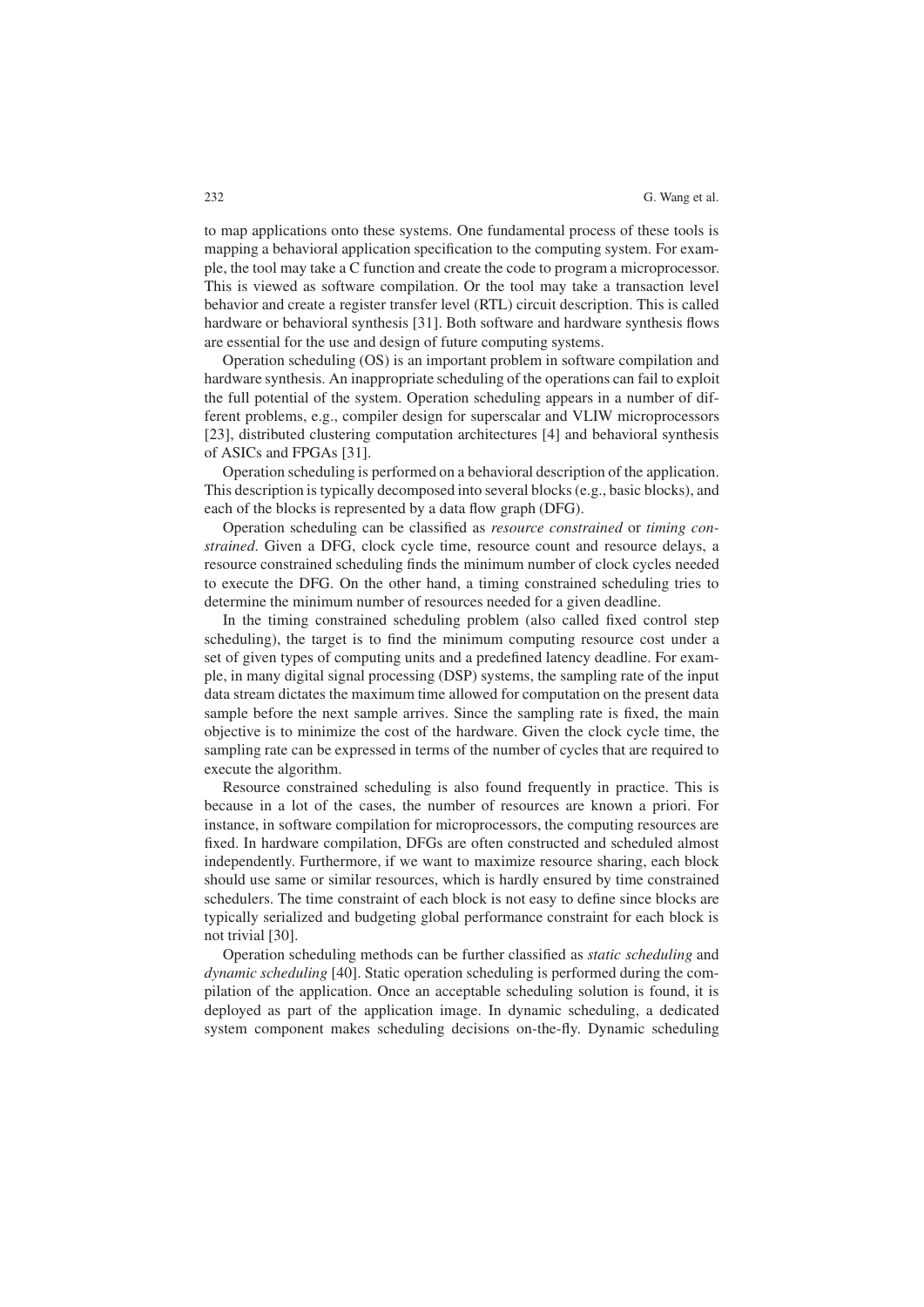methods must minimize the program's completion time while considering the overhead paid for running the scheduler.

#### **13.2 Operation Scheduling Formulation**

Given a set of operations and a collection of computational units, the resource constrained scheduling (RCS) problem schedules the operations onto the computing units such that the execution time of these operations are minimized, while respecting the capacity limits imposed by the number of computational resources. The operations can be modeled as a data flow graph (DFG)  $G(V,E)$ , where each node  $v_i \in V(i = 1, \ldots, n)$  represents an operation  $op_i$ , and the edge  $e_{ij}$  denotes a dependency between operations  $v_i$  and  $v_i$ . A DFG is a directed acyclic graph where the dependencies define a partially ordered relationship (denoted by the symbol  $\preccurlyeq$ ) among the nodes. Without affecting the problem, we add two virtual nodes *root* and *end*, which are associated with no operation (NOP). We assume that *root* is the only starting node in the DFG, i.e., it has no predecessors, and node *end* is the only exit node, i.e., it has no successors.

Additionally, we have a collection of computing resources, e.g., ALUs, adders, and multipliers. There are *R* different types and  $r<sub>i</sub> > 0$  gives the number of units for resource type  $j$  ( $1 \leq j \leq R$ ). Furthermore, each operation defined in the DFG must be executable on at least one type of the resources. When each of the operations is uniquely associated with one resource type, we call it *homogenous* scheduling. If an operation can be performed by more than one resource types, we call it *heterogeneous* scheduling [44]. Moreover, we assume the cycle delays for each operation on different type resources are known as  $d(i, j)$ . Of course, *root* and *end* have zero delays. Finally, we assume the execution of the operations is non-preemptive, that is, once an operation starts execution, it must finish without being interrupted.

A resource constrained schedule is given by the vector

$$
\{(s_{root}, f_{root}), (s_1, f_1), \ldots, (s_{end}, f_{end})\}
$$

where  $s_i$  and  $f_i$  indicate the starting and finishing time of the operation  $op_i$ . The resource-constrained scheduling problem is formally defined as *min*(*send*) with respect to the following conditions:

- 1. An operation can only start when all its predecessors have finished, i.e.,  $s_i \geq f_j$ if  $op_i \preccurlyeq op_i$
- 2. At any given cycle  $t$ , the number of resources needed is constrained by  $r_j$ , for all  $1 \leqslant j \leqslant R$

The timing constrained scheduling (TCS) is a dual problem of the resource constrained version and can be defined using the same terminology presented above. Here the target is to minimize total resources  $\sum_j r_j$  or the total cost of the resources (e.g., the hardware area needed) subject to the same dependencies between operations imposed by the DFG and a given deadline *D*, i.e., *send* < *D*.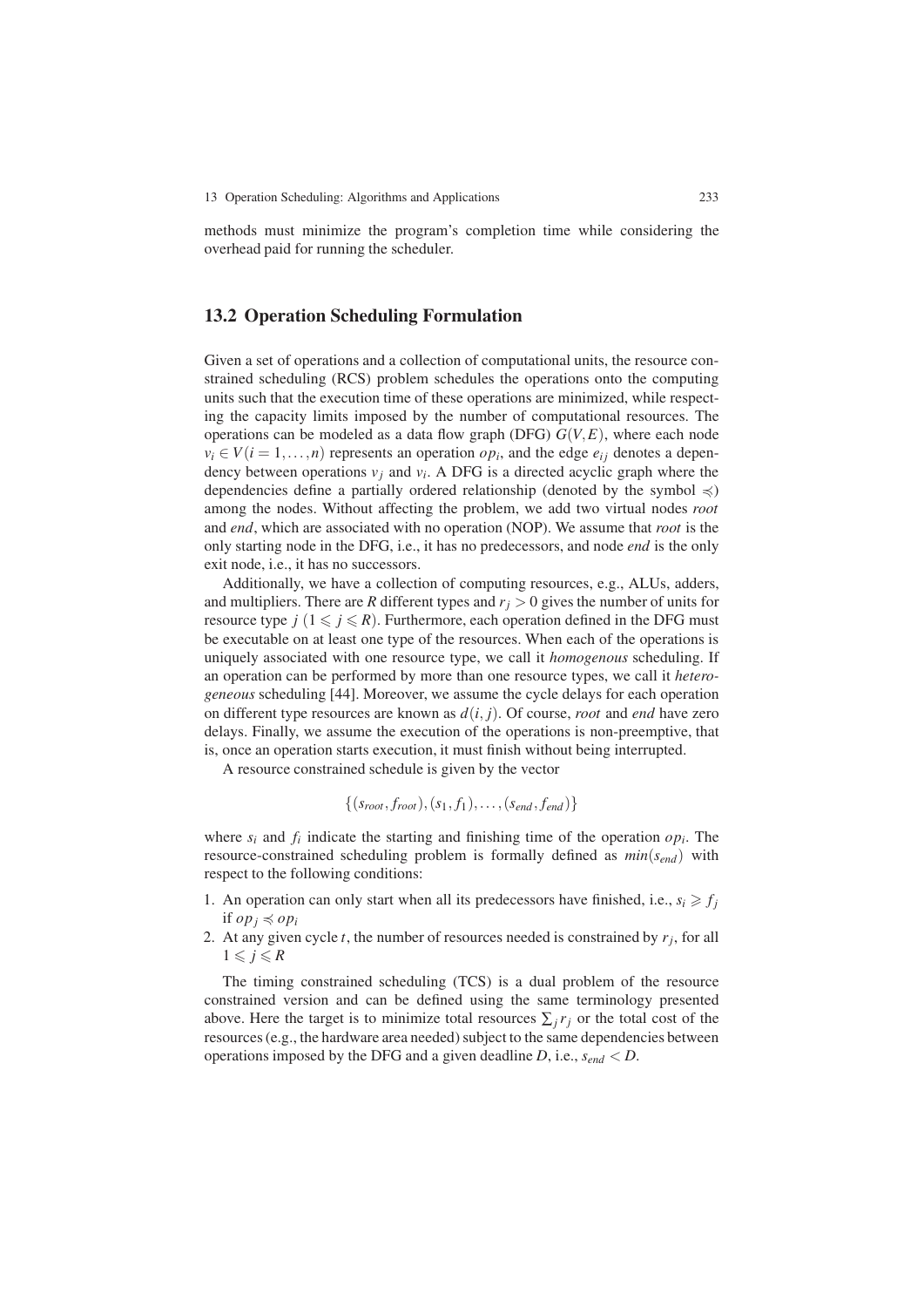### **13.3 Operation Scheduling Algorithms**

### *13.3.1 ASAP, ALAP and Bounding Properties*

The simplest scheduling task occurs when we have unlimited computing resources for the given application while trying to minimize its latency. For this task, we can simply solve it by schedule an operation as soon as all of its predecessors in the DFG have completed, which gives it the name *As Soon As Possible*. Because of its ASAP, nature, it is closely related with finding the longest path between an operation and the starting of the application *oproot*. Furthermore, it can be viewed as a special case of resource constrained scheduling where there is no limit on the number computing unit. The result of ASAP provides the lower bound for the starting time of each operation, together with the lower bound of the overall application latency.

Correspondingly, with a given latency, we have the so called *As Late As Possible* (ALAP) scheduling, where each operation is scheduled to the latest opportunity. This can be done by computing the longest path between the operation node and the end of the application  $op_{end}$ . The result scheduling provides a upper bound for the starting time of each operation given the latency constraint on the application. However, different from ASAP, it typically does not have any significance regarding to how efficient the resources are used. On the contrary, it often yields a bad solution in the sense of timing constrained scheduling since the operations tends to cluster towards the end.

Though not directly useful in typical practice, ASAP and ALAP are often critical components for more advanced scheduling methods. This is because their combined results provide the possible scheduling choices for each operation. Such range is often referred as the *mobility* of an operation.

Finally, the upper bound of the application latency (under a given technology mapping) can be obtained by serializing the DFG, that is to perform the operations sequentially based on a topologically sorted sequence of the operations. This is equivalent to have only one unit for each type of operation.

## *13.3.2 Exact Methods*

Though scheduling problems are NP-hard [8], both time and resource constrained problems can be formulated using integer linear programming (ILP) method [27], which tries to find an optimal schedule using a branch-and-bound search algorithm. It also involves some amount of backtracking, i.e., decisions made earlier are changed later on. A simplified formulation of the ILP method for the time constrained problem is given below:

First it calculates the mobility range for each operation  $M = \{S_i | E_k \leq j \leq L_k\},\$ where  $E_k$  and  $L_k$  are the ASAP and ALAP values respectively. The scheduling problem in ILP is defined by the following equations: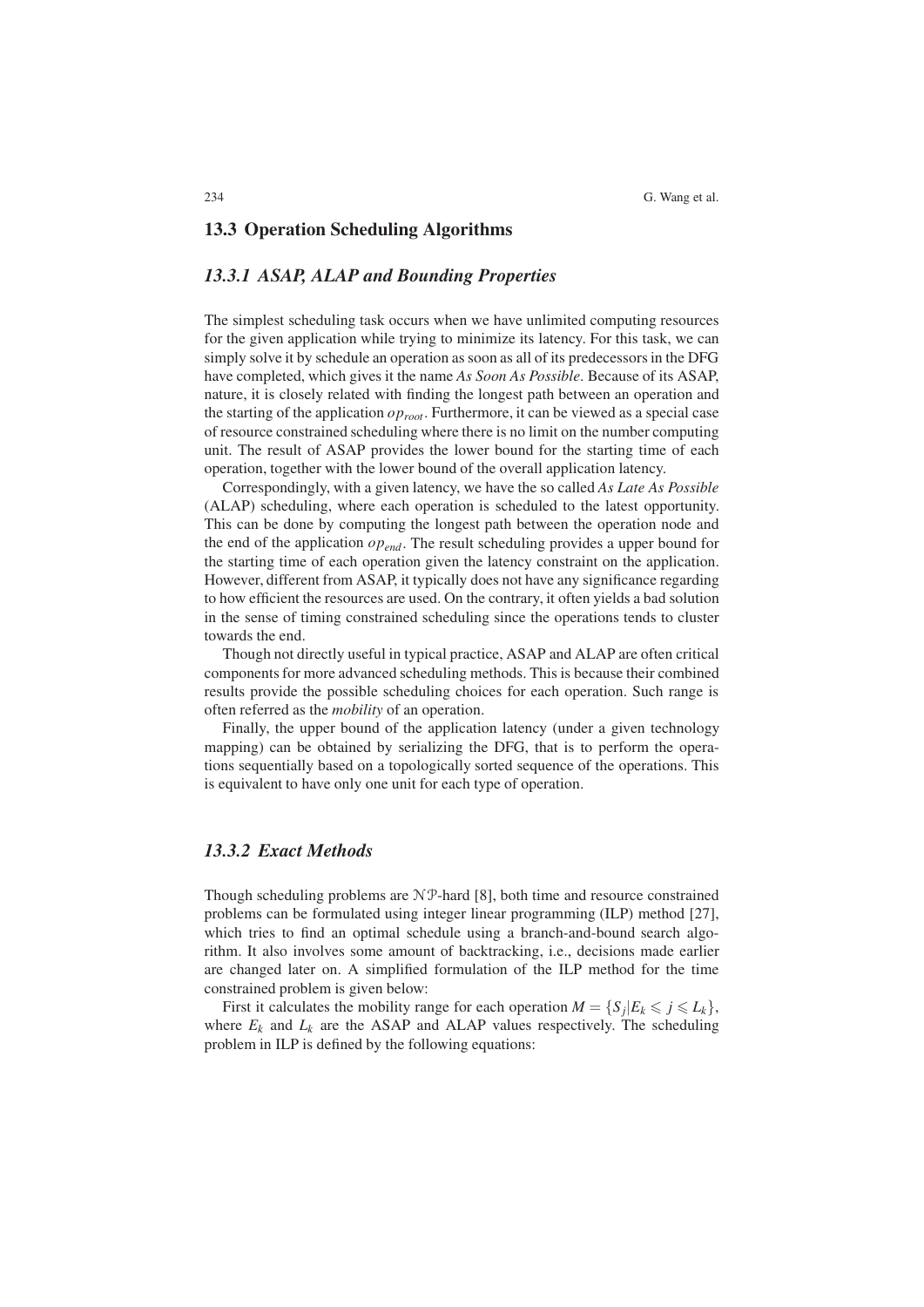13 Operation Scheduling: Algorithms and Applications 235

$$
Min(\sum_{k=1}^{n} (C_k \cdot N_k)) \text{ while } \sum_{E_i \le j \le L_i} x_{ij} = 1
$$

where  $1 \leq i \leq n$  and *n* is the number of operations. There are  $1 \leq k \leq m$  operation types available, and  $N_k$  is the number of computing units for operation type  $k$ , and  $C_k$  is the cost of each unit. Each  $x_{ij}$  is 1 if the operation *i* is assigned in control step *j* and 0 otherwise. Two more equations that enforce the resource and data dependency constraints are:  $\sum_{i=1}^{n} x_{ij} \leq N_i$  and  $((q * x_{j,q}) - (p * x_{i,p})) \leq -1, p \leq q$ , where *p* and *q* are the control steps assigned to the operations  $x_i$  and  $x_j$  respectively.

We can see that the ILP formulation increases rapidly with the number of control steps. For one unit increase in the number of control steps we will have *n* additional *x* variables. Therefore the time of execution of the algorithm also increases rapidly. In practice the ILP approach is applicable only to very small problems.

Another exact method is Hu's algorithm [22], which provides an optimal solution for a limited set of applications. Though can be modified to address generic acyclic DFG scheduling problem, the optimality only applies when the DFG is composed of a set of trees and each unit has single delay with uniformed computing units. Essentially, Hu's method is a special list scheduling algorithm with a priority based on longest paths [31].

#### *13.3.3 Force Directed Scheduling*

Because of the limitations of the exact approaches, a range of heuristic methods with polynomial runtime complexity have been proposed. Many timing constrained scheduling algorithms used in high level synthesis are derivatives of the forcedirected scheduling (FDS) algorithm presented by Paulin and Knight [34, 35]. Verhaegh et al. [45, 46] provide a theoretical treatment on the original FDS algorithm and report better results by applying gradual time-frame reduction and the use of global spring constants in the force calculation.

The goal of the FDS algorithm is to reduce the number of functional units used in the implementation of the design. This objective is achieved by attempting to uniformly distribute the operations onto the available resource units. The distribution ensures that resource units allocated to perform operations in one control step are used efficiently in all other control steps, which leads to a high utilization rate.

The FDS algorithm relies on both the ASAP and the ALAP scheduling algorithms to determine the feasible control steps for every operation  $op_i$ , or the *time frame* of  $op_i$  (denoted as  $[t_i^S, t_i^L]$  where  $t_i^S$  and  $t_i^L$  are the ASAP and ALAP times respectively). It also assumes that each operation  $op<sub>i</sub>$  has a uniform probability of being scheduled into any of the control steps in the range, and zero probability of being scheduled elsewhere. Thus, for a given time step  $j$  and an operation  $\overline{op_i}$  which needs  $\Delta_i \geq 1$  time steps to execute, this probability is given as: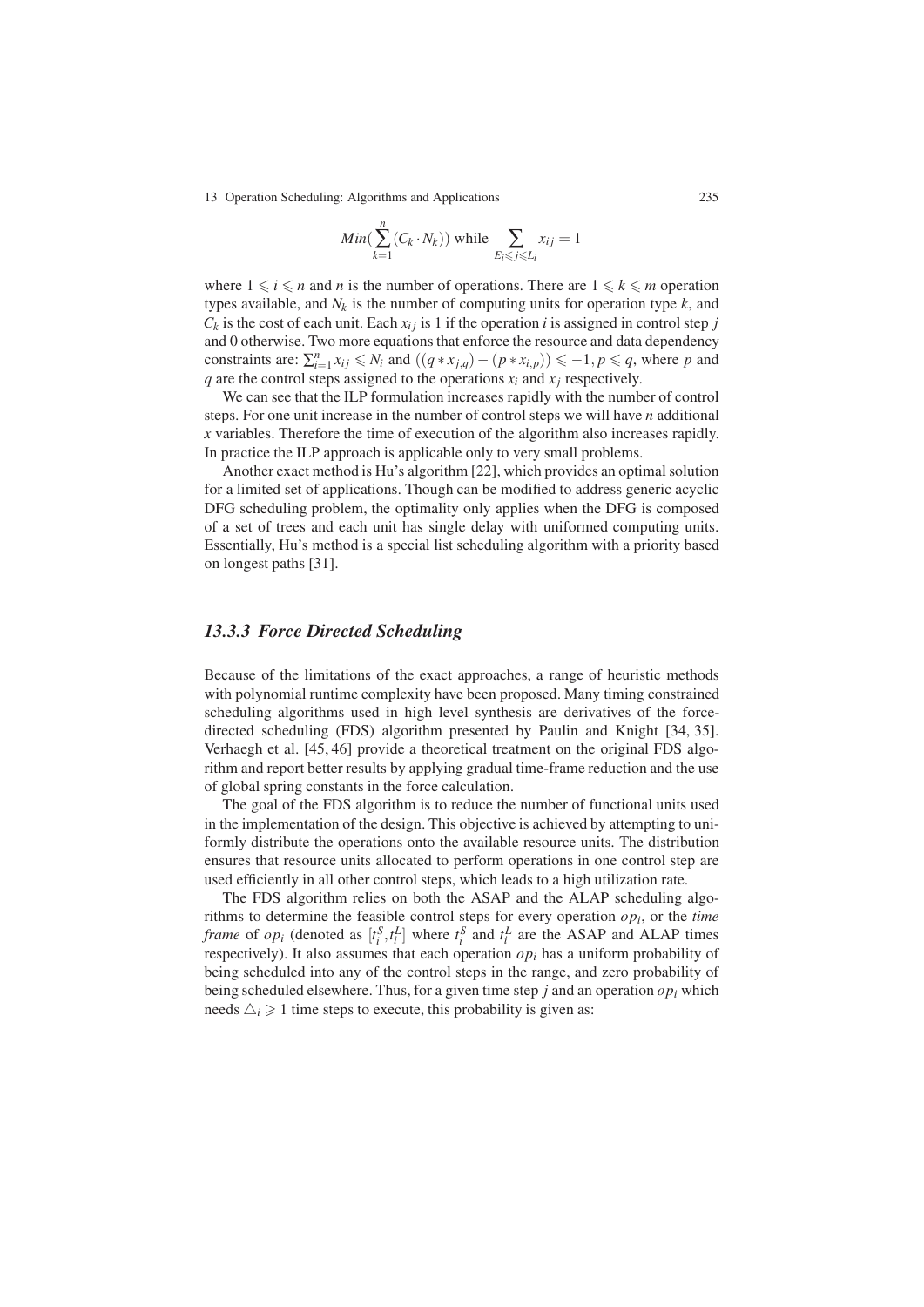236 G. Wang et al.

$$
\mathsf{p}_j(op_i) = \begin{cases}\n(\sum_{l=0}^{\Delta_i} h_i(j-l))/(t_i^L - t_i^S + 1) & \text{if } t_i^S \leq j \leq t_i^L \\
0 & \text{otherwise}\n\end{cases}\n\tag{13.1}
$$

where  $h_i(\cdot)$  is a unit window function defined on  $[t_i^S, t_i^L]$ .

Based on this probability, a set of *distribution graphs* can be created, one for each specific type of operation, denoted as  $q_k$ . More specifically, for type *k* at time step *j*,

$$
q_k(j) = \sum_{op_i} \mathsf{p}_j(op_i) \qquad \text{if type of } op_i \text{ is } k \tag{13.2}
$$

We can see that  $q_k(i)$  is an estimation on the number of type k resources that are needed at control step *j*.

The FDS algorithm tries to minimize the overall concurrency under a fixed latency by scheduling operations one by one. At every time step, the effect of scheduling each unscheduled operation on every possible time step in its frame range is calculated, and the operation and the corresponding time step with the smallest negative effect is selected. This effect is equated as the force for an unscheduled operation  $op_i$  at control step *j*, and is comprised of two components: the self-force,  $SF_{ij}$ , and the predecessor–successor forces,  $PSF_{ij}$ .

The self-force  $SF_{ij}$  represents the direct effect of this scheduling on the overall concurrency. It is given by:

$$
SF_{ij} = \sum_{l=t_i^S}^{t_i^L + \triangle_i} q_k(l) (H_i(l) - \mathsf{p}_i(l))
$$
\n(13.3)

where,  $j \in [t_i^S, t_i^L]$ , *k* is the type of operation  $op_i$ , and  $H_i(\cdot)$  is the unit window function defined on  $[i, j + \Delta_i]$ .

We also need to consider the predecessor and successor forces since assigning operation  $op_i$  to time step  $j$  might cause the time frame of a predecessor or successor operation  $op_l$  to change from  $[t_l^S, t_l^L]$  to  $[\tilde{t}_l^S, \tilde{t}_l^S]$ . The force exerted by a predecessor or successor is given by:

$$
PSF_{ij}(l) = \sum_{m=\tilde{t}_i^S}^{\tilde{t}_i^L + \triangle_l} (q_k(m) \cdot \tilde{\mathbf{p}}_m(op_l)) - \sum_{m=t_i^S}^{t_i^L + \triangle_l} (q_k(m) \cdot \mathbf{p}_m(op_l)) \tag{13.4}
$$

where  $\tilde{p}_m(op_l)$  is computed in the same way as (13.1) except the updated mobility information  $[\tilde{t}_l^S, \tilde{t}_l^S]$  is used. Notice that the above computation has to be carried for all the predecessor and successor operations of  $op_i$ . The total force of the hypothetical assignment of scheduling  $op_i$  on time step *j* is the addition of the self-force and all the predecessor–successor forces, i.e.,

total force<sub>ij</sub> = 
$$
SF_{ij} + \sum_{l} PSF_{ij}(l)
$$
 (13.5)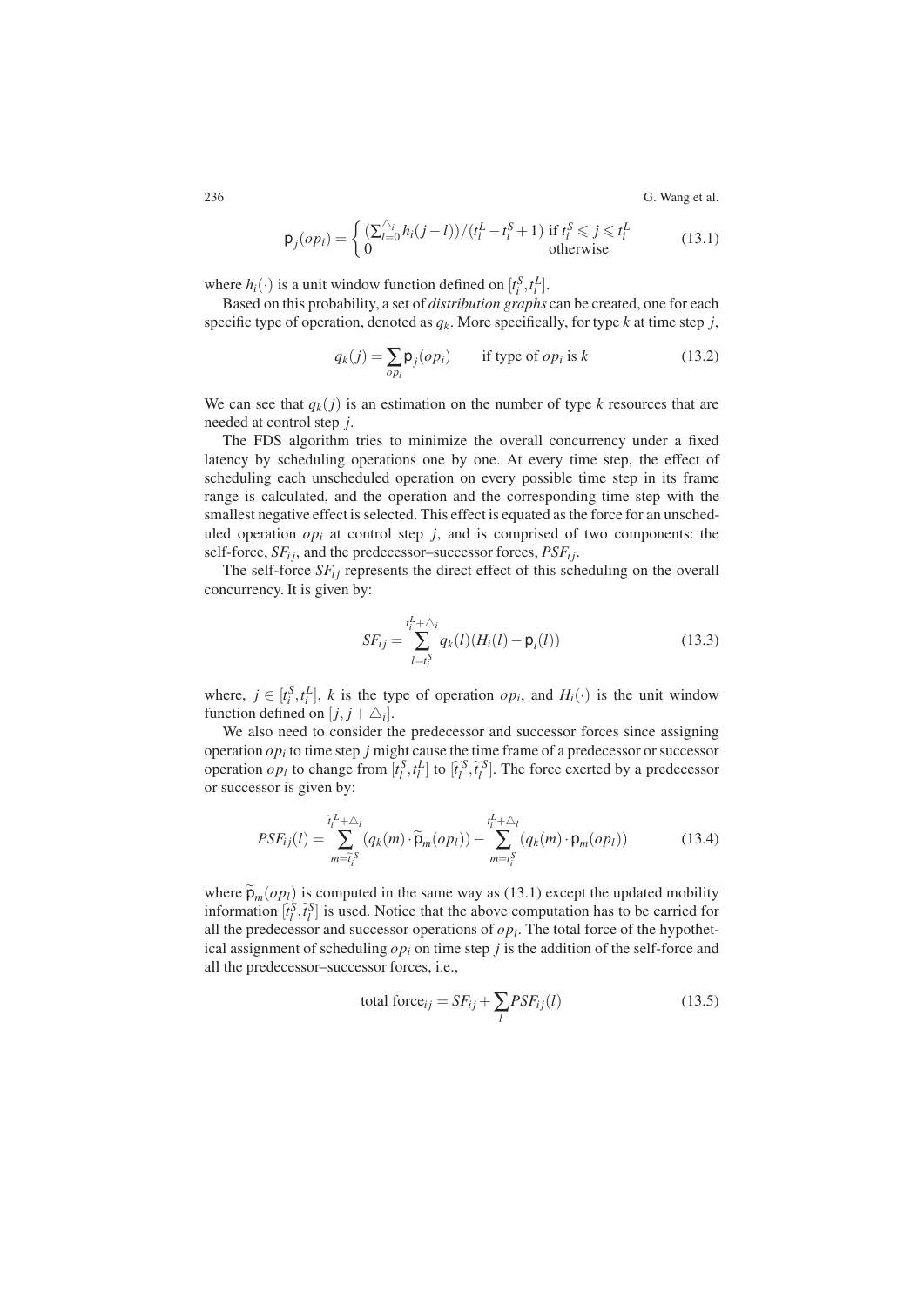where  $op_l$  is a predecessor or successor of  $op_i$ . Finally, the total forces obtained for all the unscheduled operations at every possible time step are compared. The operation and time step with the best force reduction is chosen and the partial scheduling result is incremented until all the operations have been scheduled.

The FDS method is "constructive" because the solution is computed without performing any backtracking. Every decision is made in a greedy manner. If there are two possible assignments sharing the same cost, the above algorithm cannot accurately estimate the best choice. Based on our experience, this happens fairly often as the DFG becomes larger and more complex. Moreover, FDS does not take into account future assignments of operators to the same control step. Consequently, it is likely that the resulting solution will not be optimal, due to the lack of a look ahead scheme and the lack of compromises between early and late decisions.

Our experiments show that a baseline FDS implementation based on [34] fails to find the optimal solution even on small testing cases. To ease this problem, a look-ahead factor was introduced in the same paper. A second order term of the displacement weighted by a constant  $\eta$  is included in force computation, and the value  $\eta$  is experimentally decided to be 1/3. In our experiments, this look-ahead factor has a positive impact on some testing cases but does not always work well. More details regarding FDS performance can be found in Sect. 13.4.

#### *13.3.4 List Scheduling*

List scheduling is a commonly used heuristic for solving a variety of RCS problems [36, 37]. It is a generalization of the ASAP algorithm with the inclusion of resource constraints [25]. A list scheduler takes a data flow graph and a priority list of all the nodes in the DFG as input. The list is sorted with decreasing magnitude of priority assigned to each of the operation. The list scheduler maintains a ready list, i.e., nodes whose predecessors have already been scheduled. In each iteration, the scheduler scans the priority list and operations with higher priority are scheduled first. Scheduling an operator to a control step makes its successor operations ready, which will be added to the ready list. This process is carried until all of the operations have been scheduled. When there exist more than one ready nodes sharing the same priority, ties are broken randomly.

It is easy to see that list scheduler always generates feasible schedule. Furthermore, it has been shown that a list scheduler is always capable of producing the optimal schedule for resource-constrained instruction scheduling problem if we enumerate the topological permutations of the DFG nodes with the input priority list [25].

The success of the list scheduler is highly dependent on the priority function and the structure of the input application (DFG) [25,31,43]. One commonly used priority function assigns the priority inversely proportional to the mobility. This ensures that the scheduling of operations with large mobilities are deferred because they have more flexibility as to where they can be scheduled. Many other priority functions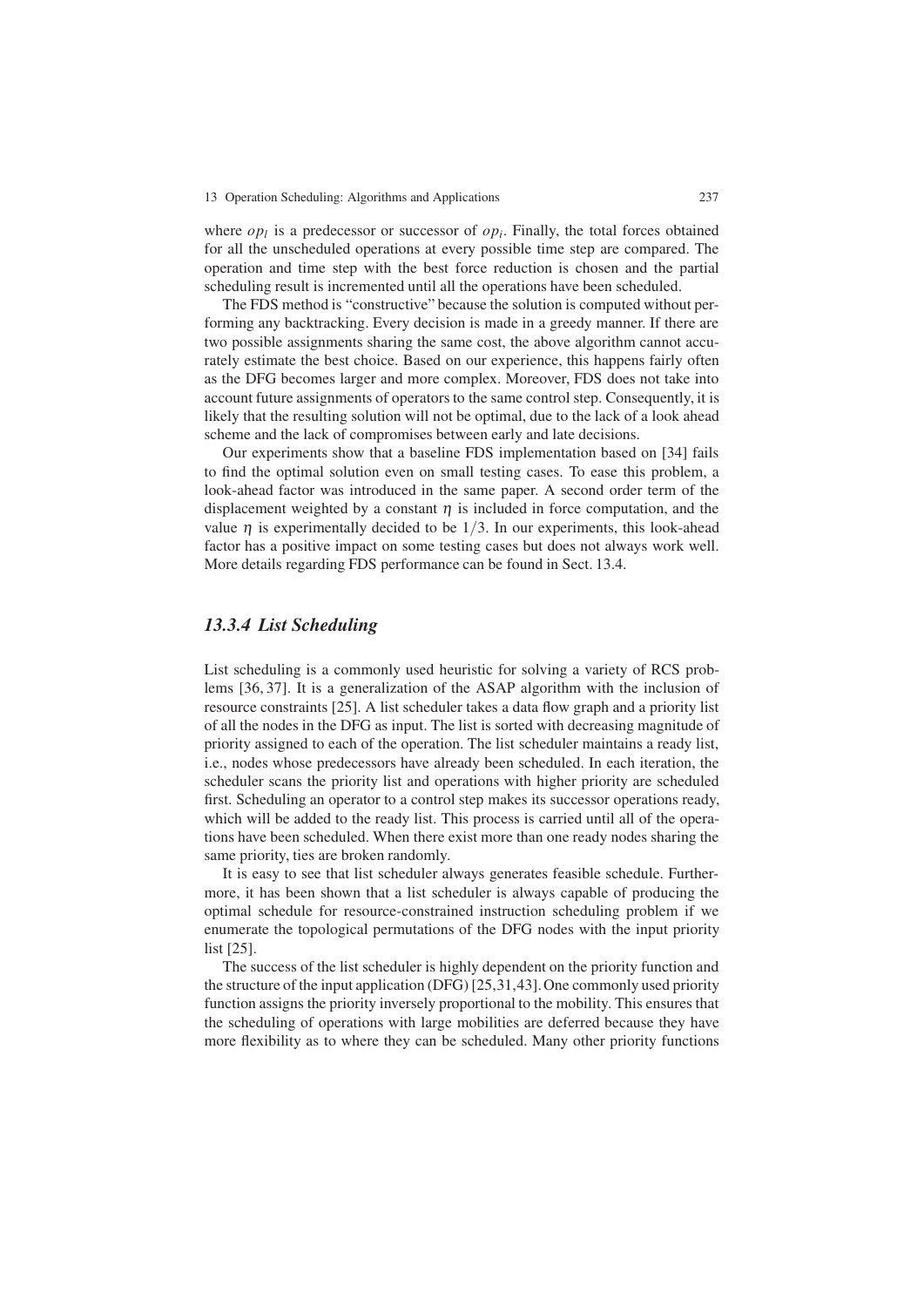have been proposed [2, 5, 18, 25]. However, it is commonly agreed that there is no single good heuristic for prioritizing the DFG nodes across a range of applications using list scheduling. Our results in Sect. 13.4 confirm this.

#### *13.3.5 Iterative Heuristic Methods*

Both FDS and List Scheduling are greedy constructive methods. Due to the lack of a look ahead scheme, they are likely to produce a sub-optimal solution. One way to address this issue is the iterative method proposed by Park and Kyung [33] based on Kernighan and Lin's heuristic [24] method used for solving the graph-bisection problem. In their approach, each operation is scheduled into an earlier or later step using the move that produces the maximum gain. Then all the operations are unlocked and the whole procedure is repeated with this new schedule. The quality of the result produced by this algorithm is highly dependent upon the initial solution. There have been two enhancements made to this algorithm: (1) Since the algorithm is computationally efficient it can be run many times with different initial solution and the best solution can be picked. (2) A better look-ahead scheme that uses a more sophisticated strategy of move selection as in [kris84] can be used. More recently, Heijligers et al. [20] and InSyn [39] use evolutionary techniques like genetic algorithms and simulated evolution.

There are a number of iterative algorithms for the resource constrained problem, including genetic algorithm [7, 18], tabu search [6, 44], simulated annealing [43], graph theoretic and computational geometry approaches [4, 10, 30].

#### *13.3.6 Ant Colony Optimization (ACO)*

ACO is a cooperative heuristic searching algorithm inspired by ethological studies on the behavior of ants [15]. It was observed [13] that ants – who lack sophisticated vision – manage to establish the optimal path between their colony and a food source within a very short period of time. This is done through indirect communication known as *stigmergy* via the chemical substance, or *pheromone*, left by the ants on the paths. Each individual ant makes a decision on its direction biased on the "strength" of the pheromone trails that lie before it, where a higher amount of pheromone hints a better path. As an ant traverses a path, it reinforces that path with its own pheromone. A collective autocatalytic behavior emerges as more ants will choose the shortest trails, which in turn creates an even larger amount of pheromone on the short trails, making such short trails more attractive to the future ants. The ACO algorithm is inspired by this observation. It is a population based approach where a collection of agents cooperate together to explore the search space. They communicate via a mechanism imitating the pheromone trails.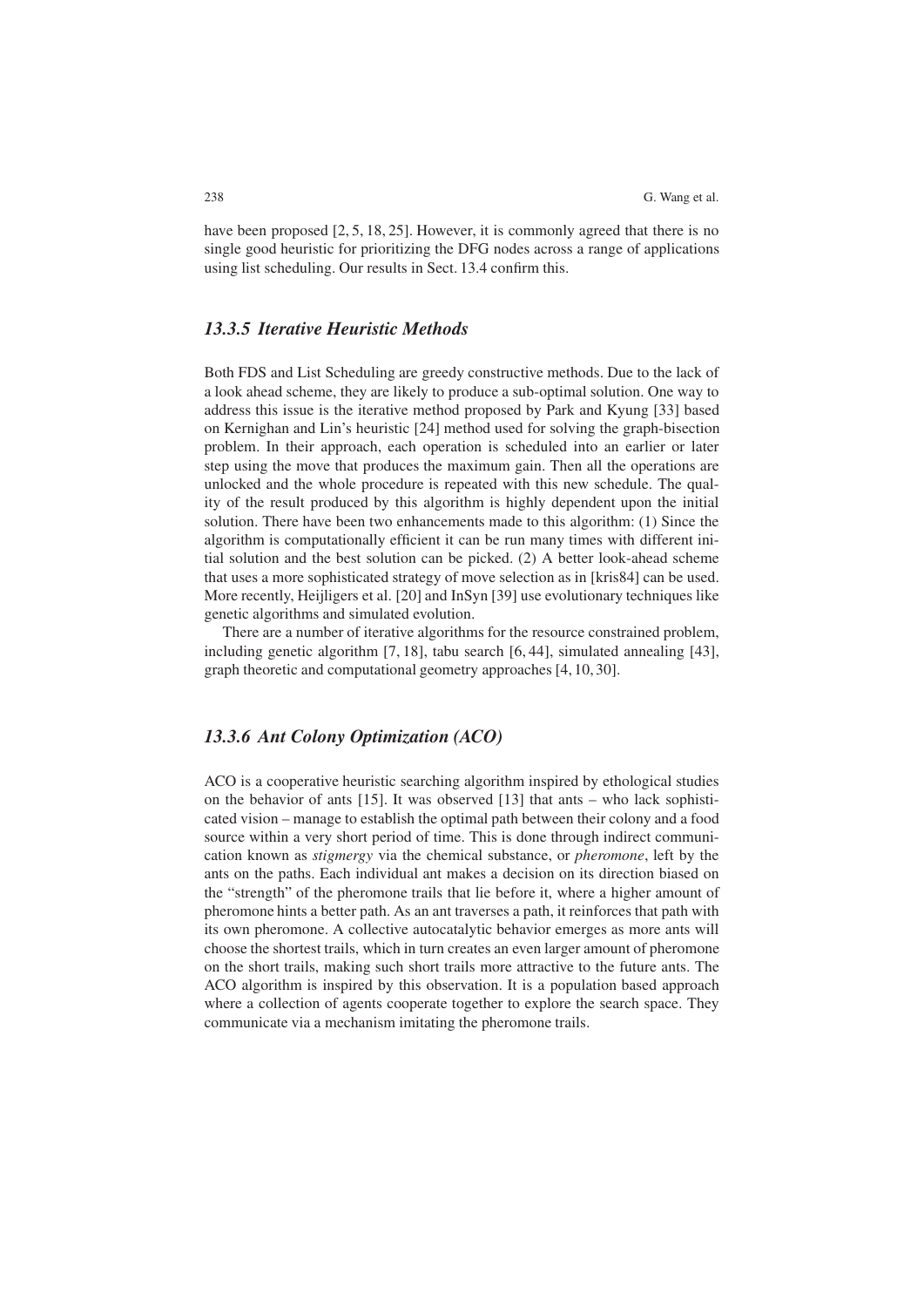One of the first problems to which ACO was successfully applied was the Traveling Salesman Problem (TSP) [15], for which it gave competitive results comparing with traditional methods. Researchers have since formulated ACO methods for a variety of traditional  $\mathcal{NP}$ -hard problems. These problems include the maximum clique problem, the quadratic assignment problem, the graph coloring problem, the shortest common super-sequence problem, and the multiple knapsack problem. ACO also has been applied to practical problems such as the vehicle routing problem, data mining, network routing problem and the system level task partitioning problem [12, 48, 49].

It was shown [19] that ACO converges to an optimal solution with probability of exactly one; however there is no constructive way to guarantee this. Balancing exploration to achieve close-to-optimal results within manageable time remains an active research topic for ACO algorithms. MAX–MIN Ant System (MMAS) [42] is a popularly used method to address this problem. MMAS is built upon the original ACO algorithm, which improves it by providing dynamically evolving bounds on the pheromone trails so that the heuristic never strays too far away from the best encountered solution. As a result, all possible paths will have a non-trivial probability of being selected; thus it encourages broader exploration of the search space while maintaining a good differential between alternative solutions. It was reported that MMAS was the best performing ACO approach on a number of classic combinatory optimization tasks.

Both time constrained and resource constrained scheduling problems can be effectively solved by using ACO. Unfortunately, in the consideration of space, we can only give a general introduction on the ACO formulation for the TCS problem. For a complete treatment of the algorithms, including detailed discussion on the algorithms' implementation, applicability, complexity, extensibility, parameter selection and performance, please refer to [47, 50].

In its ACO-based formulation, the TCS problem is solved with an iterative searching process. the algorithms employ a collection of agents that collaboratively explore the search space. A stochastic decision making strategy is applied in order to combine global and local heuristics to effectively conduct this exploration. As the algorithm proceeds in finding better quality solutions, dynamically computed local heuristics are utilized to better guide the searching process. Each iteration consists of two stages. First, the ACO algorithm is applied where a collection of ants traverse the DFG to construct individual operation schedules with respect to the specified deadline using global and local heuristics. Secondly, these scheduling results are evaluated using their resource costs. The associated heuristics are then adjusted based on the solutions found in the current iteration. The hope is that future iterations will benefit from this adjustment and come up with better schedules.

Each operation or DFG node  $op_i$  is associated with *D* pheromone trails  $\tau_{ii}$ , where  $j = 1, \ldots, D$  and *D* is the specified deadline. These pheromone trails indicate the global favorableness of assigning the *i*th operation at the *j*th control step in order to minimize the resource cost with respect to the time constraint. Initially, based on ASAP and ALAP results,  $\tau_{ii}$  is set with some fixed value  $\tau_0$  if *j* is a valid control step for *opi*; otherwise, it is set to be 0.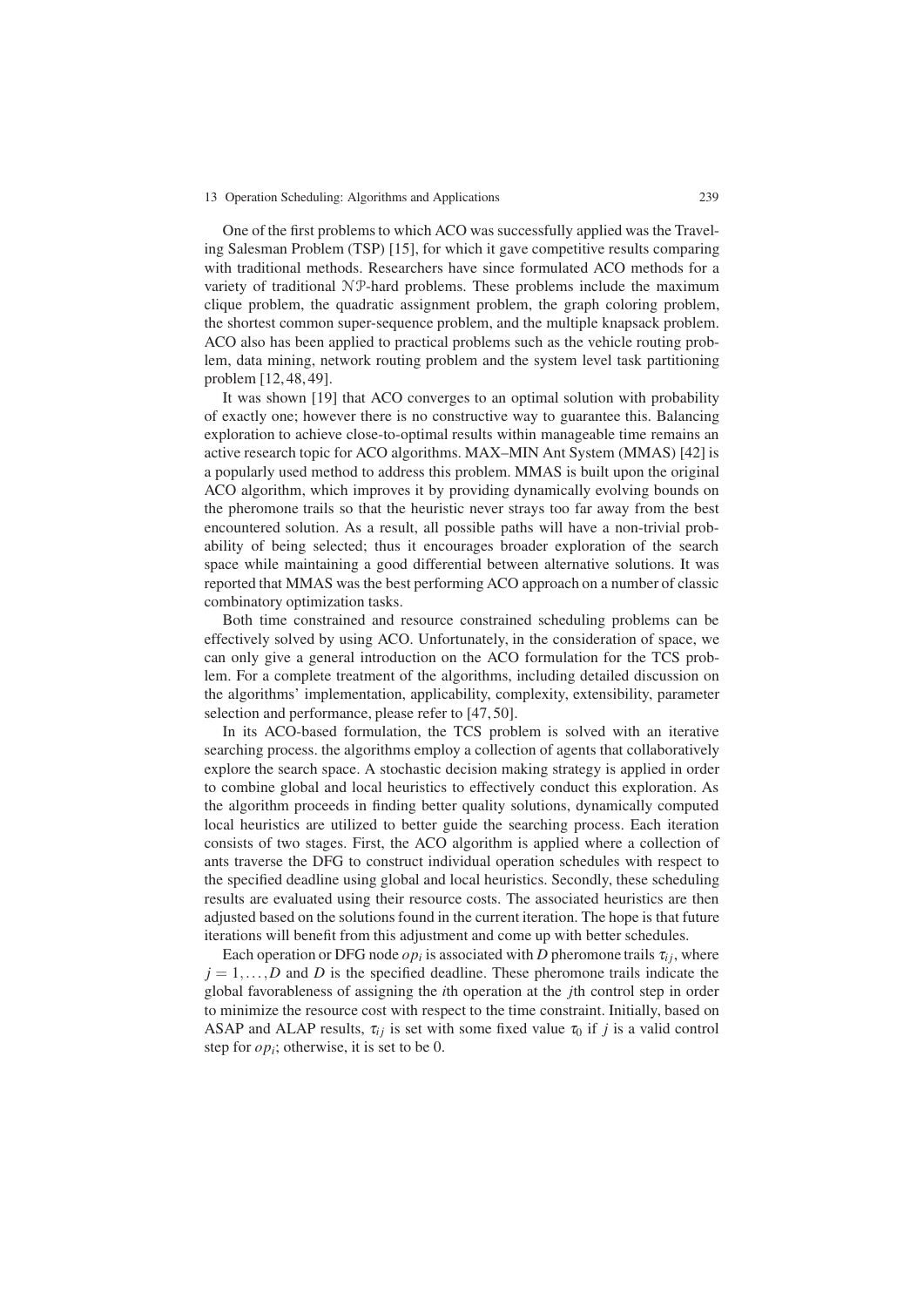For each iteration, *m* ants are released and each ant individually starts to construct a schedule by picking an unscheduled instruction and determining its desired control step. However, unlike the deterministic approach used in the FDS method, each ant picks up the next instruction for scheduling decision probabilistically. Once an instruction  $op<sub>h</sub>$  is selected, the ant needs to make decision on which control step it should be assigned. This decision is also made probabilistically as illustrated in (13.6).

$$
\mathsf{p}_{hj} = \begin{cases} \frac{\tau_{hj}(t)^{\alpha} \cdot \eta_{hj}^{\beta}}{\Sigma_l(\tau_{hl}^{\alpha}(t) \cdot \eta_{hl}^{\beta})} & \text{if } op_h \text{ can be scheduled at } l \text{ and } j\\ 0 & \text{otherwise} \end{cases}
$$
(13.6)

Here *j* is the time step under consideration. The item  $\eta_{hi}$  is the local heuristic for scheduling operation  $op_h$  at control step *j*, and  $\alpha$  and  $\beta$  are parameters to control the relative influence of the distributed global heuristic  $\tau_{hi}$  and local heuristic  $\eta_{hi}$ . Assuming  $op_h$  is of type k,  $\eta_{hi}$  to simply set to be the inverse of the distribution graph value [34], which is computed based on partial scheduling result and is an indication on the number of computing units of type *k* needed at control step *j*. In other words, an ant is more likely to make a decision that is globally considered "good" and also uses the fewest number of resources under the current partially scheduled result. We do not recursively compute the forces on the successor nodes and predecessor nodes. Thus, selection is much faster. Furthermore, the time frames are updated to reflect the changed partial schedule. This guarantees that each ant will always construct a valid schedule.

In the second stage of our algorithm, the ant's solutions are evaluated. The quality of the solution from ant *h* is judged by the total number of resources, i.e.,  $Q_h = \sum_k r_k$ . At the end of the iteration, the pheromone trail is updated according to the quality of individual schedules. Additionally, a certain amount of pheromone evaporates. More specifically, we have:

$$
\tau_{ij}(t) = \rho \cdot \tau_{ij}(t) + \sum_{h=1}^{m} \Delta \tau_{ij}^h(t) \quad \text{where } 0 < \rho < 1. \tag{13.7}
$$

Here  $\rho$  is the evaporation ratio, and

$$
\Delta \tau_{ij}^h = \begin{cases} Q/Q_h & \text{if } op_i \text{ is scheduled at } j \text{ by ant } h \\ 0 & \text{otherwise} \end{cases}
$$
 (13.8)

*Q* is a fixed constant to control the delivery rate of the pheromone. Two important operations are performed in the pheromone trail updating process. Evaporation is necessary for ACO to effectively explore the solution space, while reinforcement ensures that the favorable operation orderings receive a higher volume of pheromone and will have a better chance of being selected in the future iterations. The above process is repeated multiple times until an ending condition is reached. The best result found by the algorithm is reported.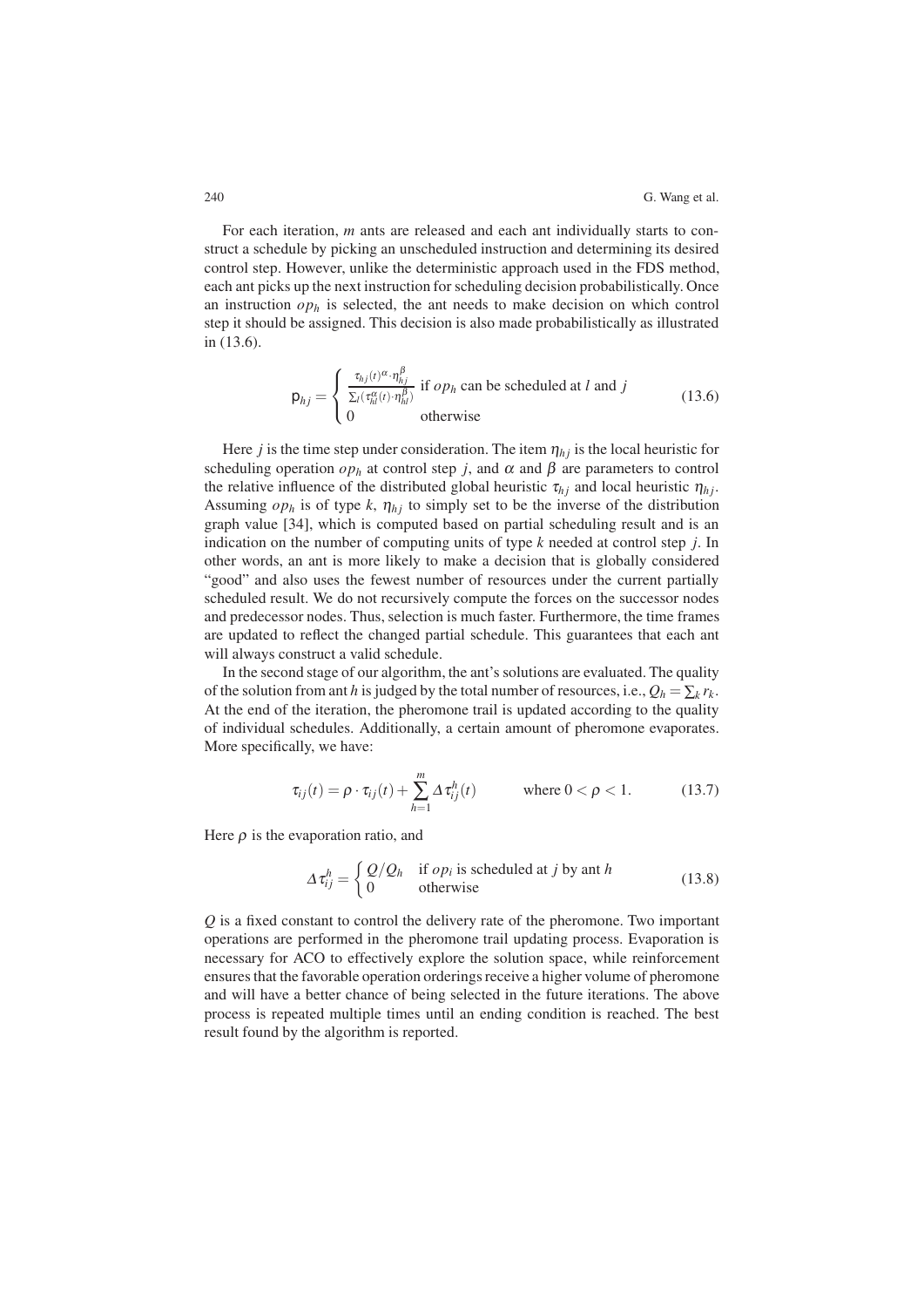Comparing with the FDS method, the ACO algorithm differs in several aspects. First, rather than using a one-time constructive approach based on greedy local decisions, the ACO method solves the problem in an evolutionary manner. By using simple local heuristics, it allows individual scheduling result to be generated in a faster manner. With a collection of such individual results and by embedding and adjusting global heuristics associated with partial solutions, it tries to learn during the searching process. By adopting a stochastic decision making strategy considering both global experience and local heuristics, it tries to balance the efforts of exploration and exploitation in this process. Furthermore, it applies positive feedback to strengthen the "good" partial solutions in order to speed up the convergence. Of course, the negative effect is that it may fall into local minima, thus requires compensation measures such as the one introduced in MMAS. In our experiments, we implemented both the basic ACO and the MMAS algorithms. The latter consistently achieves better scheduling results, especially for larger DFGs.

#### **13.4 Performance Evaluation**

#### *13.4.1 Benchmarks and Setup*

In order to test and evaluate our algorithms, we have constructed a comprehensive set of benchmarks named *ExpressDFG*. These benchmarks are taken from one of two sources: (1) popular benchmarks used in previous literature; (2) real-life examples generated and selected from the MediaBench suite [26].

The benefit of having classic samples is that they provide a direct comparison between results generated by our algorithm and results from previously published methods. This is especially helpful when some of the benchmarks have known optimal solutions. In our final testing benchmark set, seven samples widely used in instruction scheduling studies are included. These samples focus mainly on frequently used numeric calculations performed by different applications. However, these samples are typically small to medium in size, and are considered somewhat old. To be representative, it is necessary to create a more comprehensive set with benchmarks of different sizes and complexities. Such benchmarks shall aim to:

- Provide real-life testing cases from real-life applications
- Provide more up-to-date testing cases from modern applications
- Provide challenging samples for instruction scheduling algorithms with regards to larger number of operations, higher level of parallelism and data dependency
- Provide a wide range of synthesis problems to test the algorithms' scalability

For this purpose, we investigated the MediaBench suite, which contains a wide range of complete applications for image processing, communications and DSP applications. We analyzed these applications using the SUIF [3] and Machine SUIF [41] tools, and over 14,000 DFGs were extracted as preliminary candidates for our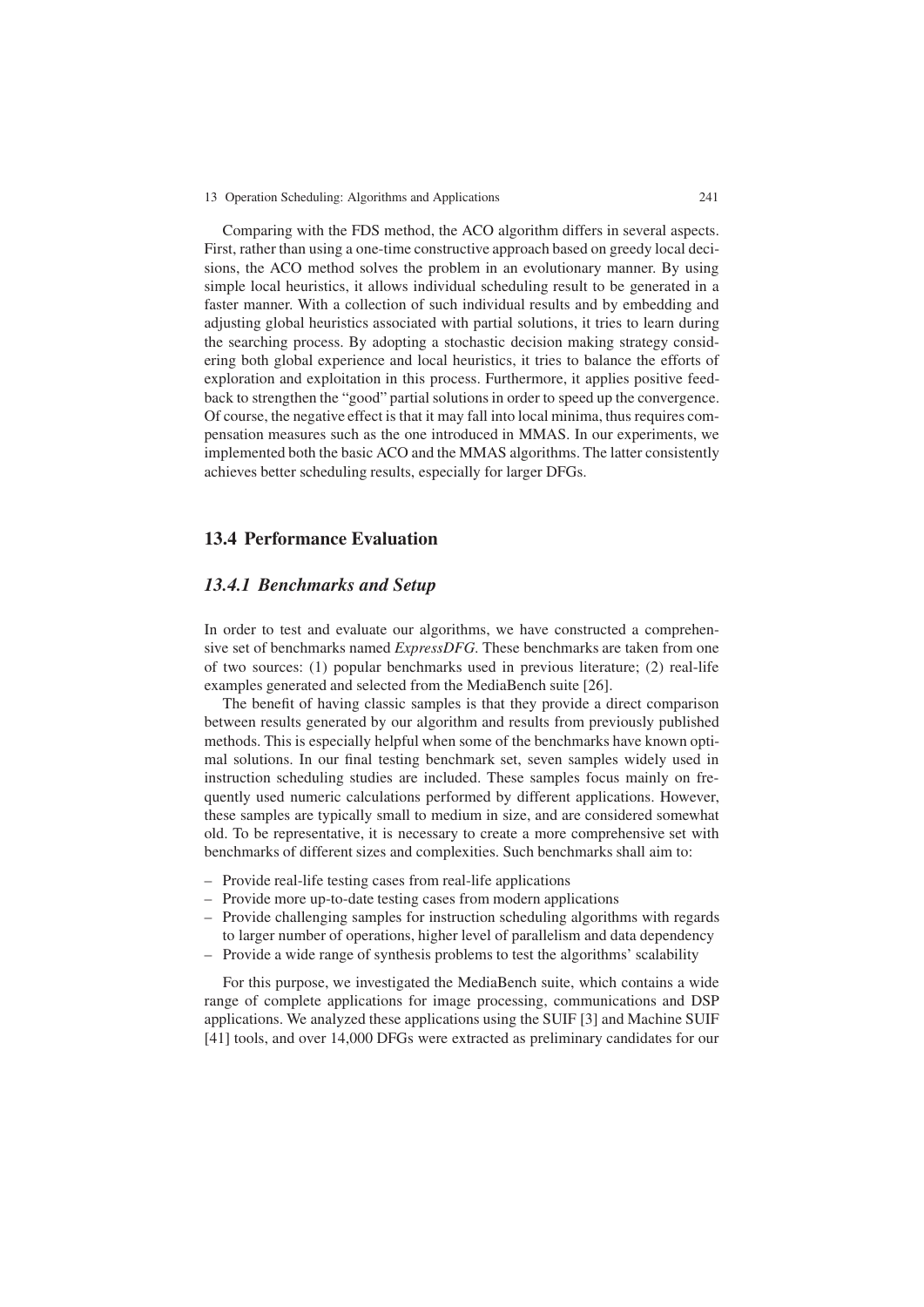| Benchmark name                       |     | No. nodes No. edges | ID |
|--------------------------------------|-----|---------------------|----|
| HAL                                  | 11  | 8                   | 4  |
| horner_bezier <sup>†</sup>           | 18  | 16                  | 8  |
| ARF                                  | 28  | 30                  | 8  |
| motion_vectors <sup>†</sup>          | 32  | 29                  | 6  |
| EWF                                  | 34  | 47                  | 14 |
| FIR <sub>2</sub>                     | 40  | 39                  | 11 |
| FIR1                                 | 44  | 43                  | 11 |
| h2v2_smooth_downsample <sup>†</sup>  | 51  | 52                  | 16 |
| feedback_points <sup>†</sup>         | 53  | 50                  | 7  |
| $collapse\_pyr^{\dagger}$            | 56  | 73                  | 7  |
| <b>COSINE1</b>                       | 66  | 76                  | 8  |
| COSINE <sub>2</sub>                  | 82  | 91                  | 8  |
| write_bmp_header <sup>†</sup>        | 106 | 88                  | 7  |
| interpolate_aux <sup>†</sup>         | 108 | 104                 | 8  |
| matmul <sup>†</sup>                  | 109 | 116                 | 9  |
| idctcol                              | 114 | 164                 | 16 |
| jpeg_idct_ifast <sup>†</sup>         | 122 | 162                 | 14 |
| jpeg_fdct_islow <sup>†</sup>         | 134 | 169                 | 13 |
| smooth_color_z_triangle <sup>†</sup> | 197 | 196                 | 11 |
| invert_matrix_general <sup>†</sup>   | 333 | 354                 | 11 |

**Table 13.1** ExpressDFG benchmark suite

Benchmarks with † are extracted from MediaBench

benchmark set. After careful study, thirteen DFG samples were selected from four MediaBench applications: JPEG, MPEG2, EPIC and MESA.

Table 13.1 lists all 20 benchmarks that were included in our final benchmark set. Together with the names of the various functions where the basic blocks originated are the number of nodes, number of edges and instruction depth (assuming unit delay for every instruction) of the DFG. The data, including related statistics, DFG graphs and source code for the all testing benchmarks, is available online [17].

For all testing benchmarks, operations are allocated on two types of computing resources, namely MUL and ALU, where MUL is capable of handling multiplication and division, and ALU is used for other operations such as addition and subtraction. Furthermore, we define the operations running on MUL to take two clock cycles and the ALU operations take one. This definitely is a simplified case from reality. However, it is a close enough approximation and does not change the generality of the results. Other choices can easily be implemented within our framework.

#### *13.4.2 Time Constrained Scheduling: ACO vs. FDS*

With the assigned resource/operation mapping, ASAP is first performed to find the critical path delay  $L_c$ . We then set our predefined deadline range to be  $[L_c, 2L_c]$ , i.e.,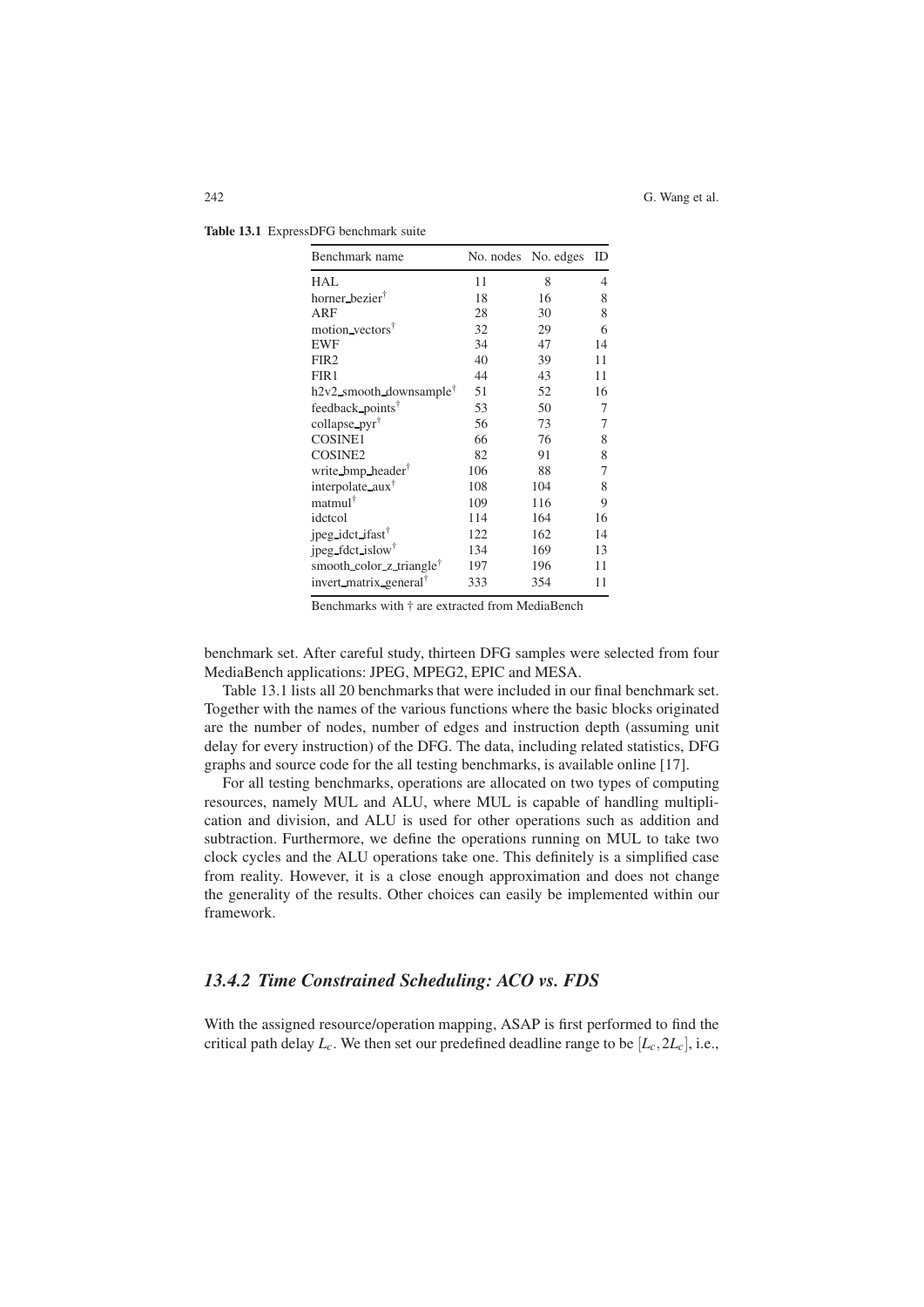from the critical path delay to two times of this delay. This results 263 testing cases in total. For each delay, we run FDS first to obtain its scheduling result. Following this, the ACO algorithm is executed five times to obtain enough data for performance evaluation. We report the FDS result quality, the average and best result quality for the ACO algorithm and the standard deviation for these results. The execution time information for both algorithms is also reported.

We have implemented the ACO formulation in C for the TCS problem. The evaporation rate  $\rho$  is configured to be 0.98. The scaling parameters for global and local heuristics are set to be  $\alpha = \beta = 1$  and delivery rate  $\alpha = 1$ . These parameters are not changed over the tests. We also experimented with different ant number *m* and the allowed iteration count *N*. For example, set *m* to be proportional to the average branching factor of the DFG under study and *N* to be proportional to the total operation number. However, it is found that there seems to exist a fixed value pair for *m* and *N* which works well across the wide range of testing samples in our benchmark. In our final settings, we set *m* to be 10, and *N* to be 150 for all the timing constrained scheduling experiments.

Based on our experiments, the ACO based operation scheduling achieves better or much better results. Our approach seems to have much stronger capability in robustly finding better results for different testing cases. Furthermore, it scales very well over different DFG sizes and complexities. Another aspect of scalability is the pre-defined deadline. The average result quality generated by the ACO algorithm is better than or equal to the FDS results in 258 out of 263 cases. Among them, for 192 testing cases (or 73% of the cases) the ACO method outperforms the FDS method. There are only five cases where the ACO approach has worse average quality results. They all happened on the *invert matrix general* benchmark. On average, we can expect a 16.4% performance improvement over FDS. If only considering the best results among the five runs for each testing case, we achieve a 19.5% resource reduction averaged over all tested samples. The most outstanding results provided by the ACO method achieve a 75% resource reduction compared with FDS. These results are obtained on a few deadlines for the *jpeg idct ifast* benchmark.

Besides absolute quality of the results, one difference between FDS and the ACO method is that ACO method is relatively more stable. In our experiments, it is observed that the FDS approach can provide worse quality results as the deadline is relaxed. Using the *idctcol* as an example, FDS provides drastically worse results for deadlines ranging from 25 to 30 though it is able to reach decent scheduling qualities for deadline from 19 to 24. The same problem occurs for deadlines between 36 and 38. One possible reason is that as the deadline is extended, the time frame of each operation is also extended, which makes the force computation more likely to clash with similar values. Due to the lack of backtracking and good look-ahead capability, an early mistake would lead to inferior results. On the other hand, the ACO algorithm robustly generates monotonically non-increasing results with fewer resource requirements as the deadline increases.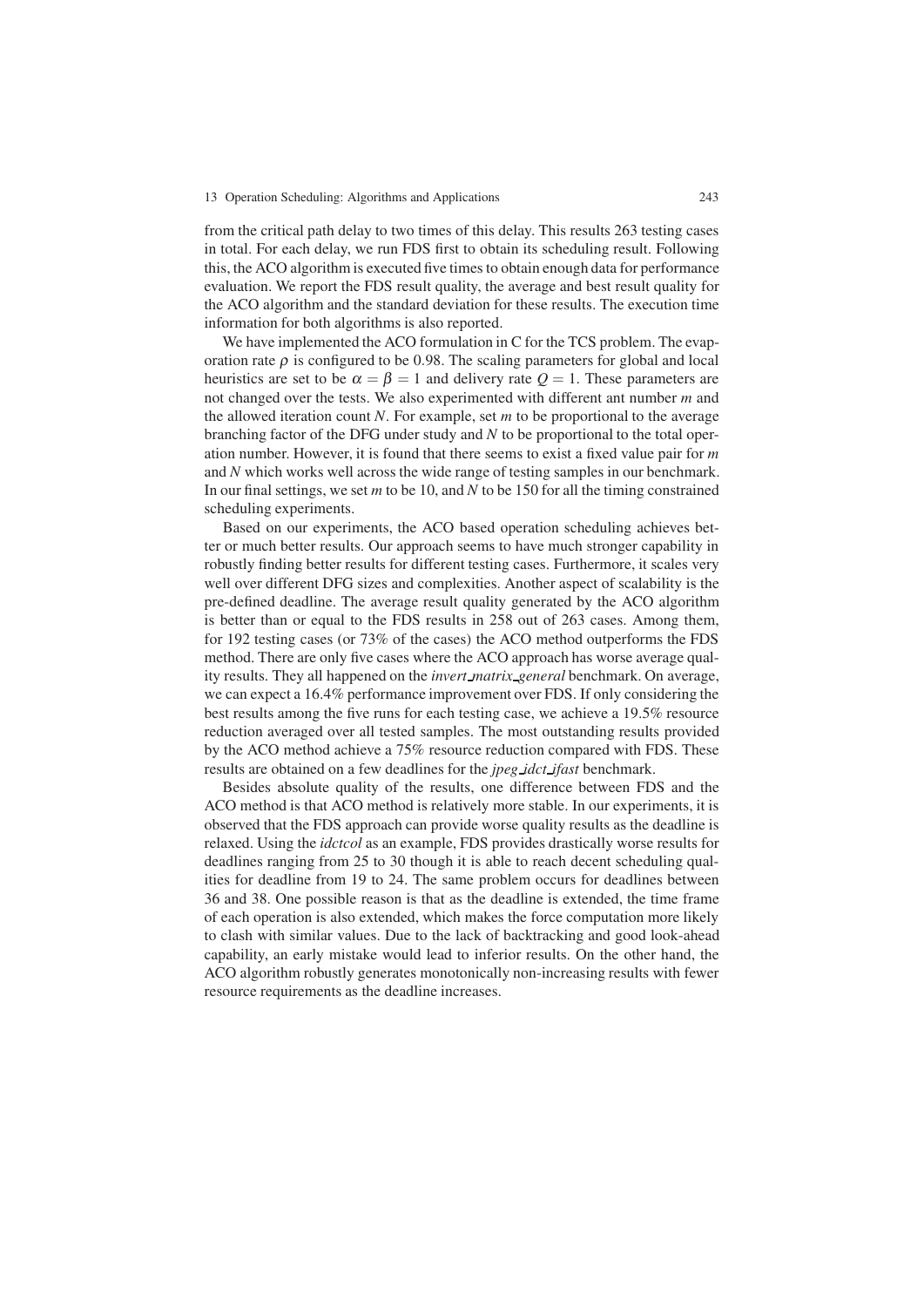# *13.4.3 Resource Constrained Scheduling: ACO vs. List Scheduling and ILP*

We have implemented the ACO-based resource-constrained scheduling algorithm and compared its performance with the popularly used list scheduling and forcedirected scheduling algorithms.

For each of the benchmark samples, we run the ACO algorithm with different choices of local heuristics. For each choice, we also perform five runs to obtain enough statistics for evaluating the stability of the algorithm. Again we fixed the number of ants per iteration 10 and in each run we allow 100 iterations. Other parameters are also the same as those used in the timing constrained problem. The best schedule latency is reported at the end of each run and then the average value is reported as the performance for the corresponding setting. Two different experiments are conducted for resource constrained scheduling – the homogenous case and the heterogenous case.

For the homogenous case, resource allocation is performed before the operation scheduling. Each operation is mapped to a unique resource type. In other words, there is no ambiguity on which resource the operation shall be handled during the scheduling step. In this experiment, similar to the timing constrained case, two types of resources (MUL/ALU) are allowed. The number of each resource type is predefined after making sure they do not make the experiment trivial (for example, if we are too generous, then the problem simplifies to an ASAP problem).

Comparing with a variety of list scheduling approaches and the force-directed scheduling method, the ACO algorithm generates better results consistently over all testing cases, which is demonstrated by the number of times that it provides the best results for the tested cases. This is especially true for the case when operation depth (OD) is used as the local heuristic, where we find the best results in 14 cases amongst 20 tested benchmarks. For other traditional methods, FDS generates the most hits (ten times) for best results, which is still less than the worst case of ACO (11 times). For some of the testing samples, our method provides significant improvement on the schedule latency. The biggest saving achieved is 22%. This is obtained for the COSINE2 benchmark when operation mobility (OM) is used as the local heuristic for our algorithm and also as the heuristic for constructing the priority list for the traditional list scheduler. For cases that our algorithm fails to provide the best solution, the quality of its results is also much closer to the best than other methods.

ACO also demonstrates much stronger stability over different input applications. As indicated in Sect. 13.3.4, the performance of traditional list scheduler heavily depends on the input application, while the ACO algorithm is much less sensitive to the choice of different local heuristics and input applications. This is evidenced by the fact that the standard deviation of the results achieved by the new algorithm is much smaller than that of the traditional list scheduler. The average standard deviation for list scheduling over all the benchmarks and different heuristic choices is 1.2, while for the ACO algorithm it is only 0.19. In other words, we can expect to achieve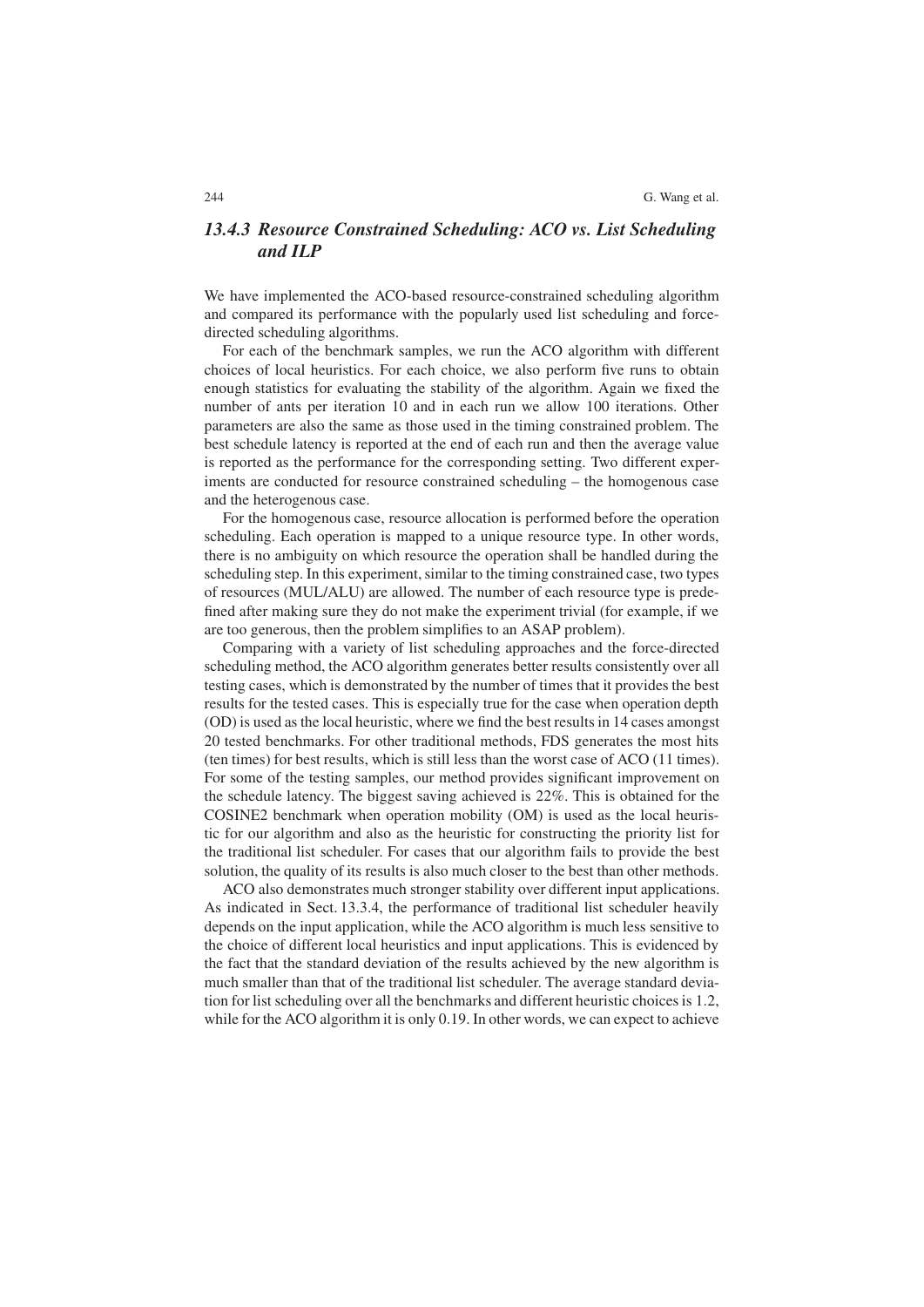high quality scheduling results much more stably on different application DFGs regardless of the choice of local heuristic. This is a great attribute desired in practice.

One possible explanation for the above advantage is the different ways how the scheduling heuristics are used by list scheduler and the ACO algorithm. In list scheduling, the heuristics are used in a greedy manner to determine the order of the operations. Furthermore, the schedule of the operations is done all at once. Differently, in the ACO algorithm, local heuristics are used stochastically and combined with the pheromone values to determine the operations' order. This makes the solution exploration more balanced. Another fundamental difference is that the ACO algorithm is an iterative process. In this process, the pheromone value acts as an indirect feedback and tries to reflect the quality of a potential component based on the evaluations of historical solutions that contain this component. It introduces a way to integrate global assessments into the scheduling process, which is missing in the traditional list or force-directed scheduling.

In the second experiment, heterogeneous computing units are allowed, i.e., one type of operation can be performed by different types of resources. For example, multiplication can be performed by either a faster multiplier or a regular one. Furthermore, multiple same type units are also allowed. For example, we may have three faster multipliers and two regular ones.

We conduct the heterogenous experiments with the same configuration as for the homogenous case. Moreover, to better assess the quality of our algorithm, the same heterogenous RCS tasks are also formulated as integer linear programming problems and then optimally solved using CPLEX. Since the ILP solution is time consuming to obtain, our heterogenous tests are only done for the classic samples.

Compared with a variety of list scheduling approaches and the force-directed scheduling method, the ACO algorithm generates better results consistently over all testing cases. The biggest saving achieved is 23%. This is obtained for the FIR2 benchmark when the latency weighted operation depth (LWOD) is used as the local heuristic. Similar to the homogenous case, our algorithm outperforms other methods in regards to consistently generating high-quality results. The average standard deviation for list scheduler over all the benchmarks and different heuristic choices is 0.8128, while that for the ACO algorithm is only 0.1673.

Though the results of force-directed scheduler generally outperform the list scheduler, our algorithm achieves even better results. On average, comparing with the force-directed approach, our algorithm provides a 6.2% performance enhancement for the testing cases, while performance improvement for individual test sample can be as much as 14.7%.

Finally, compared to the optimal scheduling results computed by using the integer linear programming model, the results generated by the ACO algorithm are much closer to the optimal than those provided by the list scheduling heuristics and the force-directed approach. For all the benchmarks with known optima, our algorithm improves the average schedule latency by 44% comparing with the list scheduling heuristics. For the larger size DFGs such as COSINE1 and COSINE2, CPLEX fails to generate optimal results after more than 10 h of execution on a SPARC workstation with a 440 MHz CPU and 384 MB memory. In fact, CPLEX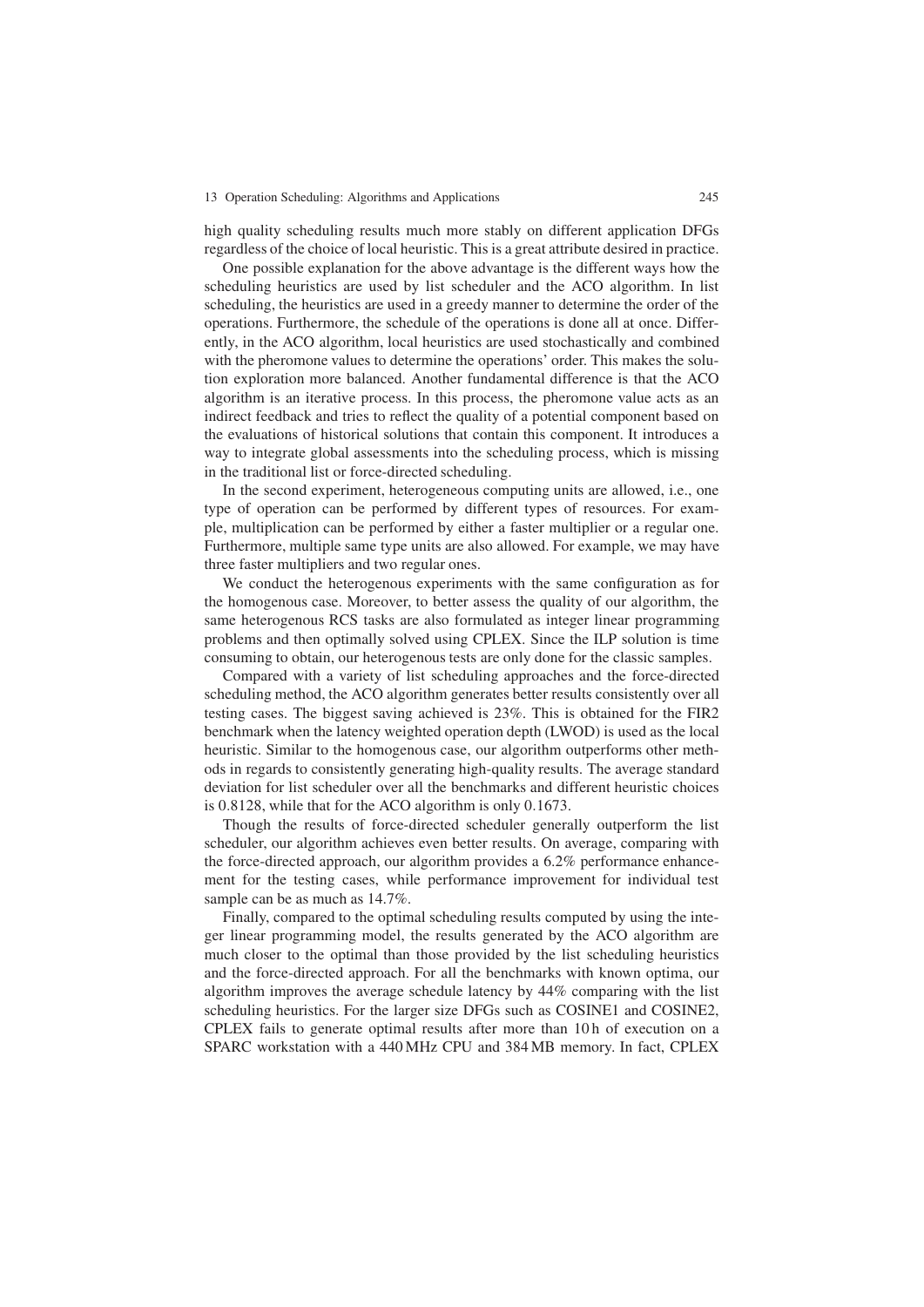crashes for these two cases because of running out of memory. For COSINE1, CPLEX does provide a intermediate sub-optimal solution of 18 cycles before it crashes. This result is worse than the best result found by the ACO algorithm.

#### *13.4.4 Further Assessment: ACO vs. Simulated Annealing*

In order to further investigate the quality of the ACO-based algorithms, we compared them with a simulated annealing (SA) approach. Our SA implementation is similar to the algorithm presented in [43]. The basic idea is very similar to the ACO approach in which a meta-heuristic method (SA) is used to guide the searching process while a traditional list scheduler is used to evaluate the result quality. The scheduling result with the best resource usage is reported when the algorithm terminates.

The major challenge here is the construction of a *neighbor* selection in the SA process. With the knowledge of each operation's mobility range, it is trivial to see the search space for the TCS problem is covered by all the possible combinations of the operation/timestep pairs, where each operation can be scheduled into any time step in its mobility range. In our formulation, given a scheduling *S* where operation  $op<sub>i</sub>$  is scheduled at  $t<sub>i</sub>$ , we experimented with two different methods for generating a neighbor solution:

- 1. *Physical neighbor*: A neighbor of *S* is generated by selecting an operation *opi* and rescheduling it to a physical neighbor of its current scheduled time step *ti*, namely either  $t_i + 1$  or  $t_i - 1$  with even possibility. In case  $t_i$  is on the boundary of its mobility range, we treat the mobility range as a circular buffer;
- 2. *Random neighbor*: A neighbor of *S* is generated by selecting an operation and rescheduling it to any of the position in its mobility range excluding its currently scheduled position.

However, both of the above approaches suffer from the problem that a lot of these *neighbors* will be invalid because they may violate the data dependency posed by the DFG. For example, say, in *S* a single cycle operation  $op_1$  is scheduled at time step 3, and another single cycle operation  $op<sub>2</sub>$  which is data dependent on  $op<sub>1</sub>$  is scheduled at time step 4. Changing the schedule of  $op<sub>2</sub>$  to step 3 will create an invalid scheduling result. To deal with this problem in our implementation, for each generated scheduling, we quickly check whether it is valid by verifying the operation's new schedule against those of its predecessor and successor operations defined in the DFG. Only valid schedules will be considered.

Furthermore, in order to give roughly equal chance to each operation to be selected in the above process, we try to generate multiple neighbors before any temperature update is taken. This can be considered as a local search effort, which is widely implemented in different variants of SA algorithm. We control this local search effort with a weight parameter  $\theta$ . That is before any temperature update taking place, we attempt to generate  $\theta N$  valid scheduling candidates where *N* is the number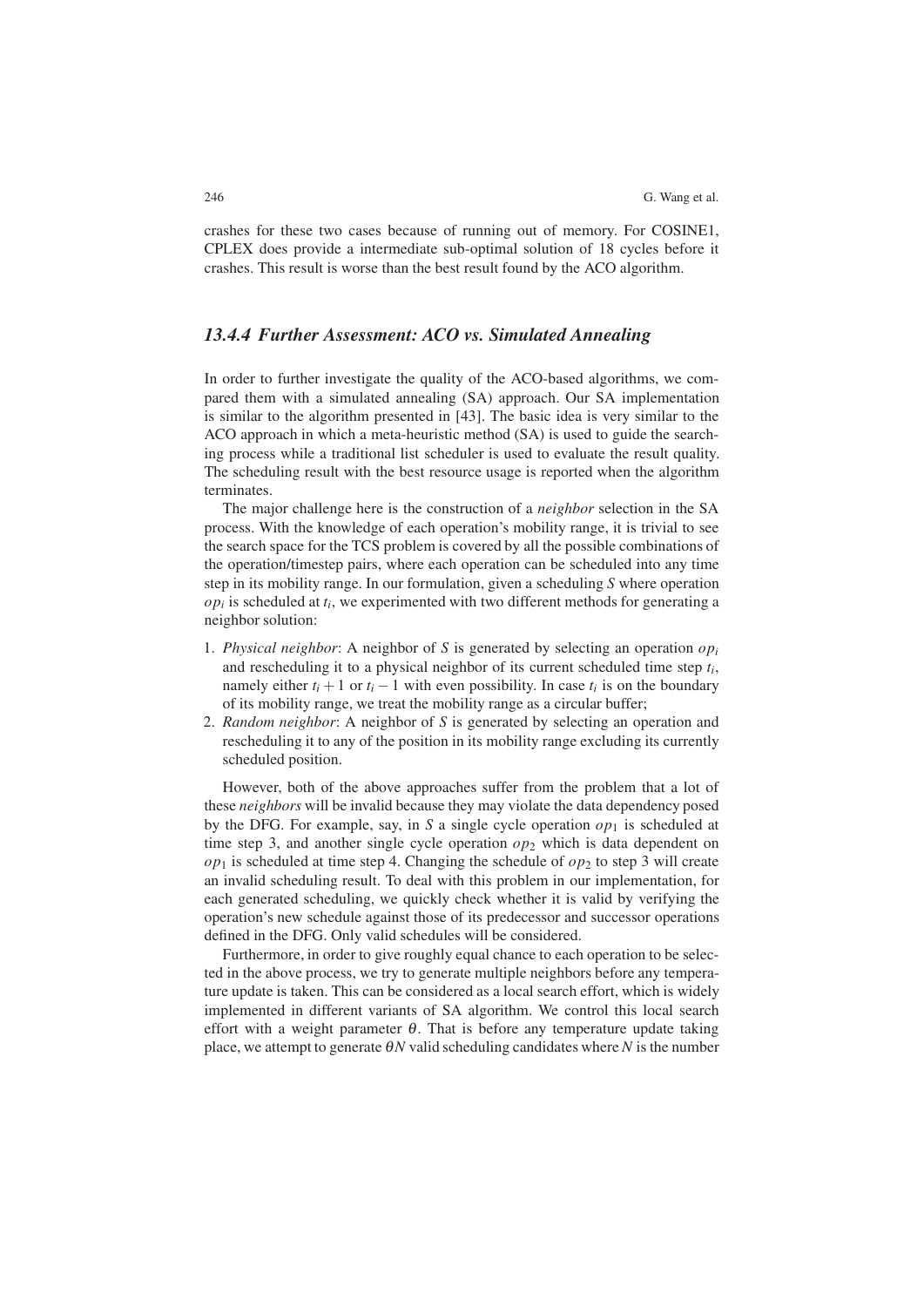of operations in the DFG. In our work, we set  $\theta = 2$ , which roughly gives each operation two chances to alter its currently scheduled position in each cooling step.

This local search mechanism is applied to both neighbor generation schemes discussed above. In our experiments, we found there is no noticeable difference between the two neighbor generation approaches with respect to the quality of the final scheduling results except that the *random neighbor* method tends to take significantly more computing time. This is because it is more likely to come up with an invalid scheduling which are simply ignored in our algorithm. In our final realization, we always use the *physical neighbor* method.

Another issue related to the SA implementation is how to set the initial seed solution. In our experiments, we experimented three different seed solutions: ASAP, ALAP and a randomly generated valid scheduling. We found that SA algorithm with a randomly generated seed constantly outperforms that using the ASAP or ALAP initialization. It is especially true when the *physical neighbor* approach is used. This is not surprising since the ASAP and ALAP solutions tend to cluster operations together which is bad for minimizing resource usage. In our final realization, we always use a randomly generated schedule as the seed solution.

The framework of our SA implementation for both timing constrained and resource constrained scheduling is similar to the one reported in [51]. The acceptance of a more costly neighboring solution is determined by applying the Boltzmann probability criteria [1], which depends on the cost difference and the annealing temperature. In our experiments, the most commonly known and used geometric cooling schedule [51] is applied and the temperature decrement factor is set to 0.9. When it reaches the pre-defined maximum iteration number or the stop temperature, the best solution found by SA is reported.

Similar to the ACO algorithm, we perform five runs for each benchmark sample and report the average savings, the best savings, and the standard deviation of the reported scheduling results. It is observed that the SA method provides much worse results compared with the ACO solutions. In fact, the ACO approach provides better results on every testing case. Though the SA method does have significant gains on select cases over FDS, its average performance is actually worse than FDS by 5%, while our method provides a 16.4% average savings. This is also true if we consider the best savings achieved amongst multiple runs where a modest 1% savings is observed in SA comparing with a 19.5% reduction obtained by the ACO method. Furthermore, the quality of the SA method seems to be very dependent on the input applications. This is evidenced by the large dynamic range of the scheduling quality and the larger standard deviation over the different runs. Finally, we also want to make it clear that to achieve this result, the SA approach takes substantially more computing time than the ACO method. A typical experiment over all 263 testing cases will run between 9 to 12 h which is 3–4 times longer than the ACO-based TCS algorithm.

As discussed above, our SA formulation for resource constrained scheduling is similar to that studied in [43]. It is relatively more straight forward since it will always provide valid scheduling using a list scheduler. To be fair, a randomly generated operation list is used as the seed solution for the SA algorithm. The neighbor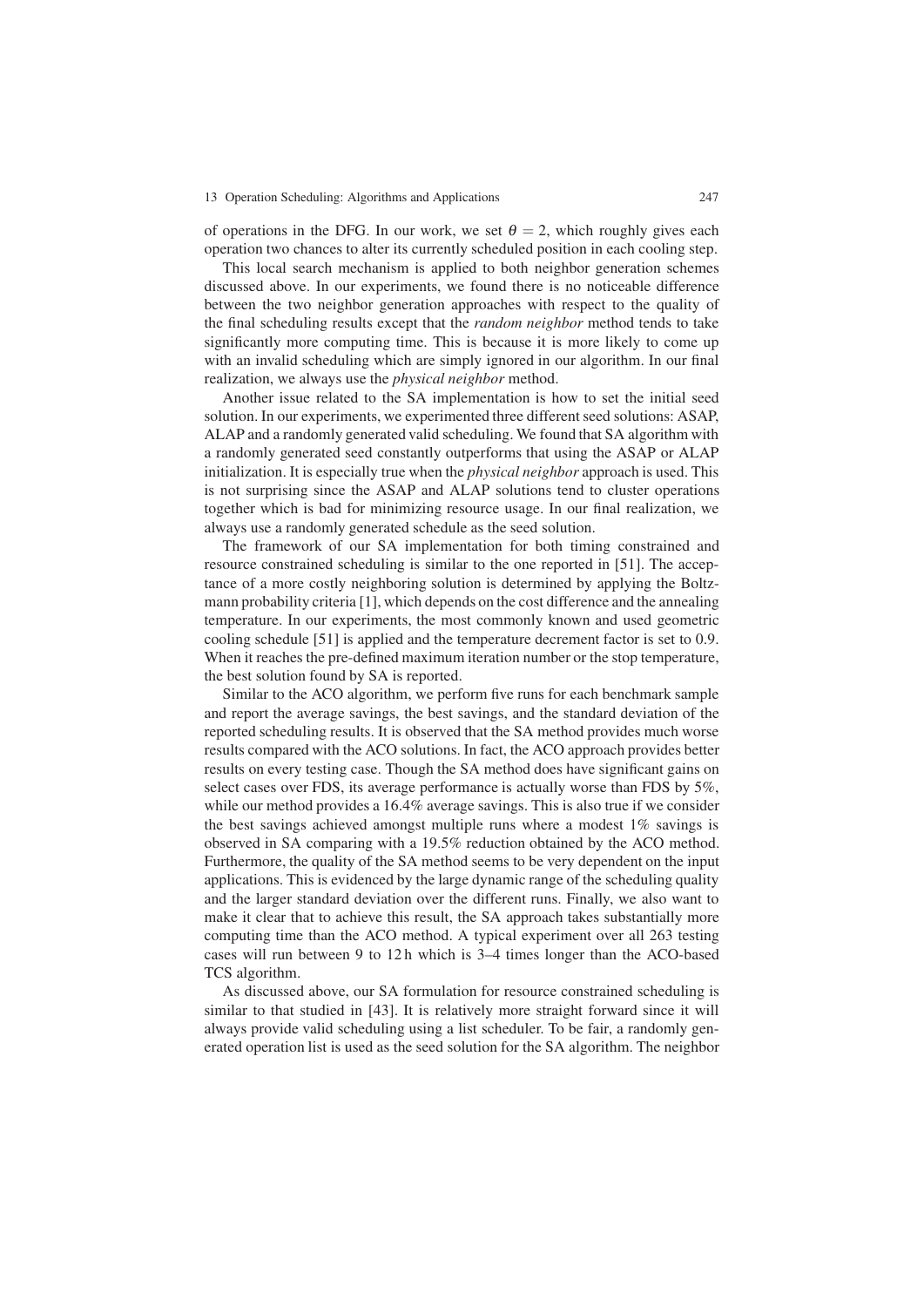solutions are constructed by swapping the positions of two neighboring operations in the current list. Since the algorithm always generates a valid scheduling, we can better control the runtime than in its TCS counterpart by adjusting the cooling scheme parameter. We carried experiments using execution limit ranging from 1 to 10 times of that of the ACO approach. It was observed that SA RCS algorithm provides poor performance when the time limit was too short. On the other hand, once we increase this time limit to over five times of the ACO execution time, there was no significant improvement on the results as the execution time increased. It is observed that the ACO-based algorithm consistently outperforms it while using much less computing time.

#### **13.5 Design Space Exploration**

As a direct application of the operation scheduling algorithms, we examine the Design Space Exploration problem in this section, which is not only of theoretical interest but also encountered frequently in real-life high level synthesis practice.

#### *13.5.1 Problem Formulation and Related Work*

When building a digital system, designers are faced with a countless number of decisions. Ideally, they must deliver the smallest, fastest, lowest power device that can implement the application at hand. More often than not, these design parameters are contradictory. Designers must be able to reason about the tradeoffs amongst a set of parameters. Such decisions are often made based on experience, i.e., this worked before, it should work again. Exploration tools that can quickly survey the design space and report a variety of options are invaluable.

From optimization point of view, design space exploration can be distilled to identifying a set of Pareto optimal design points according to some objective function. These design points form a curve that provides the best tradeoffs for the variables in the objective function. Once the curve is constructed, the designer can make design decisions based on the relative merits of the various system configurations. Timing performance and the hardware cost are two common objectives in such process.

Resource allocation and scheduling are two fundamental problems in constructing such Pareto optimal curves for time/cost tradeoffs. By applying resource constrained scheduling, we try to minimize the application latency without violating the resource constraints. Here allocation is performed before scheduling, and a different resource allocation will likely produce a vastly different scheduling result. On the other hand, we could perform scheduling before allocation; this is the time constrained scheduling problem. Here the inputs are a data flow graph and a time deadline (latency). The output is again a start time for each operation, such that the latency is not violated, while attempting to minimize the number of resources that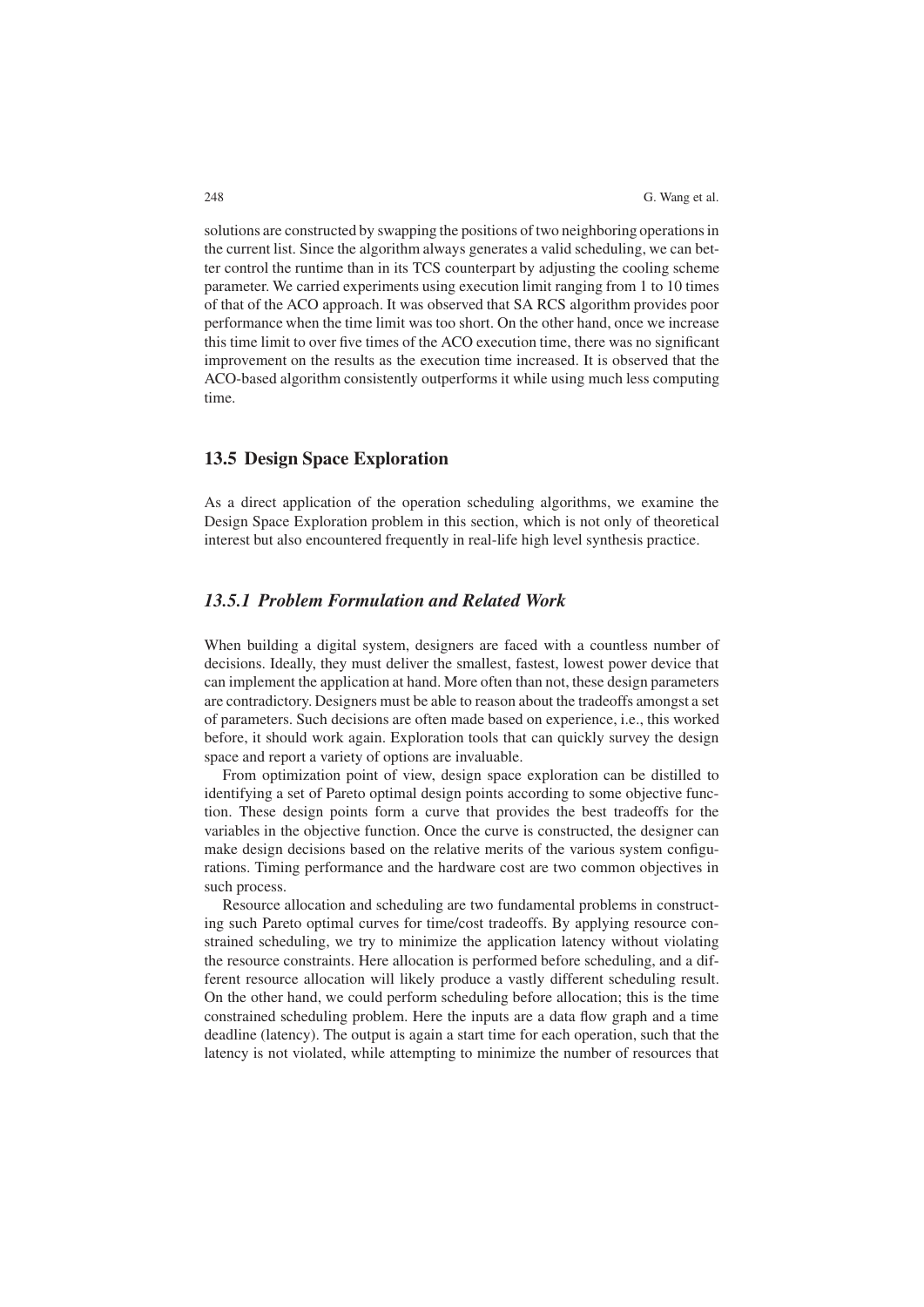are needed. It is not clear as to which solution is better. Nor is it clear on the order that we should perform scheduling and allocation.

Obviously, one possible method of design space exploration is to vary the constraints to probe for solutions in a point-by-point manner. For instance, you can use some time constrained algorithm iteratively, where each iteration has a different input latency. This will give you a number of solutions, and their various resource allocations over a set of time points. Or you can run some resource constrained algorithm iteratively. This will give you a latency for each of these area constraints.

Design space exploration problem has been the focus in numerous studies. Though it is possible to formulate the problems using Integer Linear Program (ILP), they quickly become intractable when the problem sizes get large. Much research has been done to cleverly use heuristic approaches to address these problems. Actually, one major motivation of the popularly used Force Directed Scheduling (FDS) algorithm [34] was to address the design space exploration task, i.e., by performing FDS to solve a series timing constrained scheduling problems. In the same paper, the authors also proposed a method called force-directed list scheduling (FDLS) to address the resource constrained scheduling problem. The FDS method is constructive since the solution is computed without backtracking. Every decision is made deterministically in a greedy manner. If there are two potential assignments with the same cost, the FDS algorithm cannot accurately estimate the best choice. Moreover, FDS does not take into account future assignments of operators to the same control step. Consequently, it is possible that the resulting solution will not be optimal due to it's greedy nature. FDS works well on small sized problems, however, it often results to inferior solutions for more complex problems. This phenomena is observed in our experiments reported in Sect. 13.4.

In [16], the authors concentrate on providing alternative "module bags" for design space exploration by heuristically solving the clique partitioning problems and using force directed scheduling. Their work focuses more on the situations where the operations in the design can be executed on alternative resources. In the Voyager system [11], scheduling problems are solved by carefully bounding the design space using ILP, and good results are reported on small sized benchmarks. Moreover, it reveals that clock selection can have an important impact on the final performance of the application. In [14, 21, 32], genetic algorithms are implemented for design space exploration. Simulated annealing [29] has also been applied in this domain. A survey on design space exploration methodologies can be found in [28] and [9].

In this chapter, we focus our attention on the basic design space exploration problem similar to the one treated in [34], where the designers are faced with the task of mapping a well defined application represented as a DFG onto a set of known resources where the compatibility between the operations and the resource types has been defined. Furthermore, the clock selection has been determined in the form of execution cycles for the operations. The goal is to find the a Pareto optimal tradeoff amongst the design implementations with regard to timing and resource costs. Our basic method can be extended to handle clock selection and the use of alternative resources. However, this is beyond the scope of this discussion.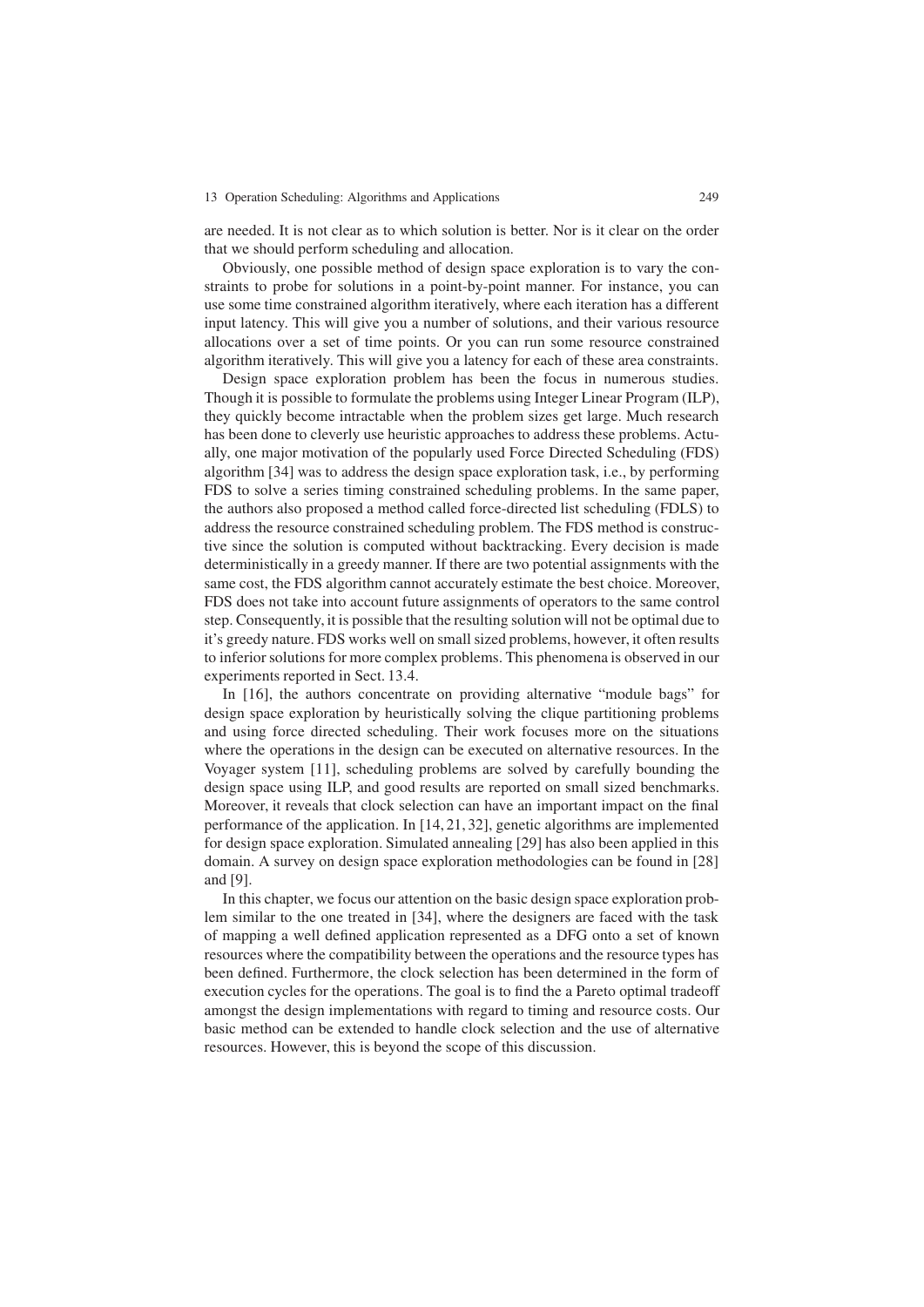#### *13.5.2 Exploration Using Time and Resource Constrained Duality*

As we have discussed, traditional approaches solve the design space exploration task solving a series of scheduling problems, using either a resource constrained method or a timing constrained method. Unfortunately, designers are left with individual tools for tackling either problem. They are faced with questions like: Where do we start the design space exploration? What is the best way to utilize the scheduling tools? When do we stop the exploration?

Moreover, due to the lack of connection amongst the traditional methods, there is very little information shared between time constrained and resource constrained solutions. This is unfortunate, as we are throwing away potential solutions since solving one problem can offer more insight into the other problem. Here we propose a novel design exploration method that exploits the duality of the time and resource constrained scheduling problems. Our exploration automatically constructs a time/area tradeoff curve in a fast, effective manner. It is a general approach and can be combined with any high quality scheduling algorithm.

We are concerned with the design problemof making tradeoffs between hardware cost and timing performance. This is still a commonly faced problem in practice, and other system metrics, such as power consumption, are closely related with them. Based on this, we have a 2-D design space as illustrated in Fig. 13.1a, where the xaxis is the execution deadline and the y-axis is the aggregated hardware cost. Each point represents a specific tradeoff of the two parameters.

For a given application, the designer is given *R* types of computing resources (e.g., multipliers and adders) to map the application to the target device. We define a specific design as a *configuration*, which is simply the number of each specific resource type. In order to keep the discussion simple, in the rest of the paper we



**Fig. 13.1** Design space exploration using duality between schedule problems (curve *L* gives the optimal time/cost tradeoffs)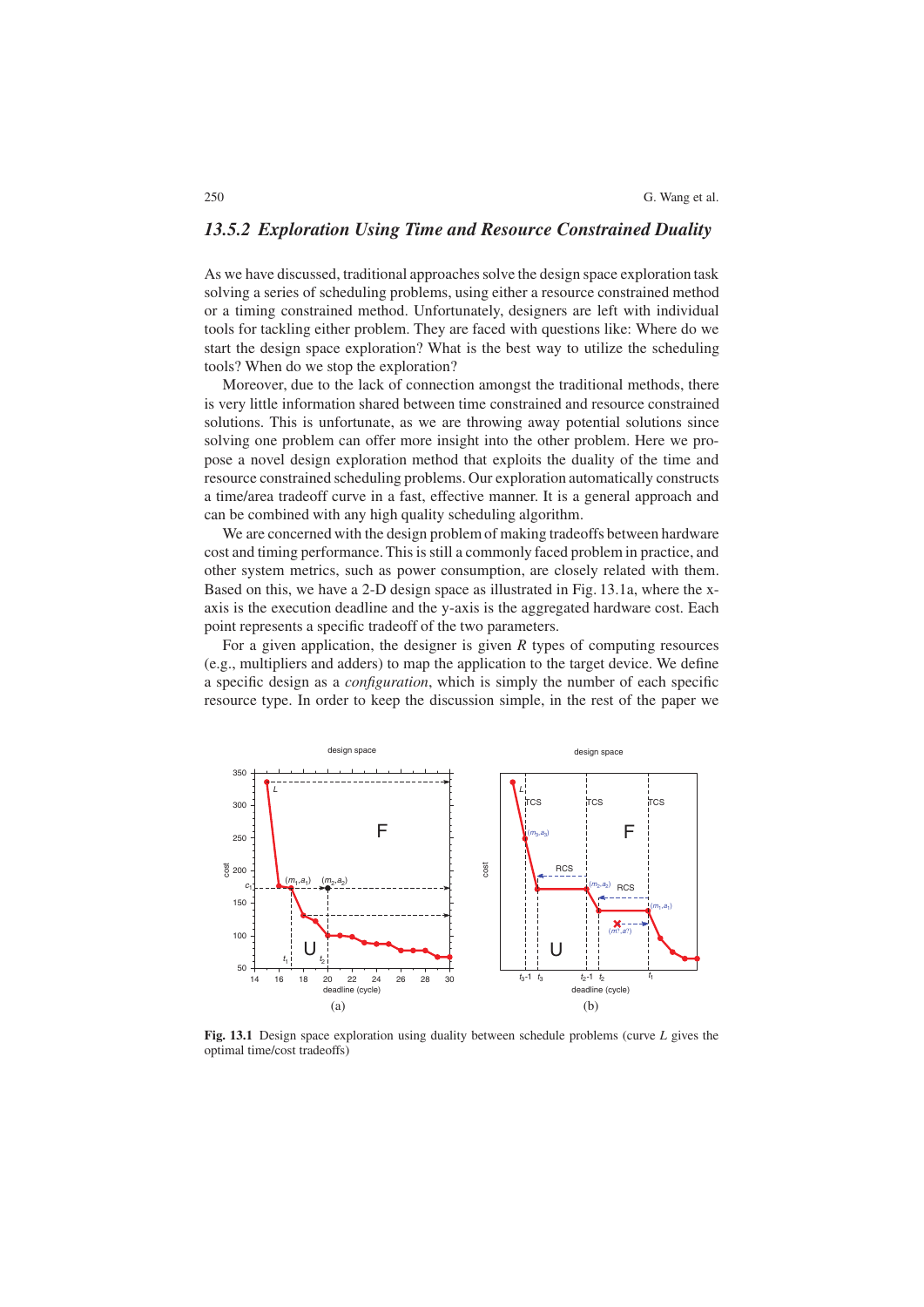assume there are only two resource types *M* (multiply) and *A* (add), though our algorithm is not limited to this constraint. Thus, each configuration can be specified by (*m*,*a*) where *m* is the number of resource *M* and *a* is the number of *A*. For each specific configuration we have the following lemma about the portion of the design space that it maps to.

**Lemma 1.** *Let C be a feasible configuration with cost c for the target application. The configuration maps to a horizontal line in the design space starting at*  $(t_{min}, c)$ *, where tmin is the resource constrained minimum scheduling time.*

The proof of the lemma is straightforward as each feasible configuration has a minimum execution time *tmin* for the application, and obviously it can handle every deadline longer than  $t_{min}$ . For example, in Fig. 13.1a, if the configuration  $(m_1, a_1)$ has a cost  $c_1$  and a minimum scheduling time  $t_1$ , the portion of design space that it maps to is indicated by the arrow next to it. Of course, it is possible for another configuration  $(m_2, a_2)$  to have the same cost but a bigger minimum scheduling time  $t_2$ . In this case, their feasible space overlaps beyond  $(t_2, c_1)$ .

As we discussed before, the goal of design space exploration is to help the designer find the optimal tradeoff between the time and area. Theoretically, this can be done by finding the minimum area *c* amongst all the configurations that are capable of producing  $t \in [t_{asap}, t_{seq}]$ , where  $t_{asap}$  is the ASAP time for the application while *tseq* is the sequential execution time. In other words, we can find these points by performing time constrained scheduling (TCS) on all *t* in the interested range. These points form a curve in the design space, as illustrated by curve *L* in Fig. 13.1a. This curve divides the design space into two parts, labeled with *F* and *U* respectively in Fig. 13.1a, where all the points in *F* are feasible to the given application while *U* contains all the unfeasible time/area pairs. More interestingly, we have the following attribute for curve *L*:

#### **Lemma 2.** *Curve L is monotonically non-increasing as the deadline t increases.*<sup>1</sup>

Due to this lemma, we can use the dual solution of finding the tradeoff curve by identifying the minimum resource constrained scheduling (RCS) time *t* amongst all the configurations with cost *c*. Moreover, because the monotonically non-increasing property of curve *L*, there may exist horizontal segments along the curve. Based on our experience, horizontal segments appear frequently in practice. This motivates us to look into potential methods to exploit the duality between RCS and TCS to enhance the design space exploration process. First, we consider the following theorem:

**Theorem 1.** *If* C is a configuration that provides the minimum cost at time  $t_1$ , then *the resource constrained scheduling result*  $t_2$  *of C satisfies*  $t_2 \leq t_1$ *. More importantly, there is no configuration*  $C'$  *with a smaller cost that can produce an execution time within*  $[t_2, t_1]$ .<sup>2</sup>

<sup>&</sup>lt;sup>1</sup> Proof is omitted because of page limitation.

<sup>2</sup> Proof is omitted because of page limitation.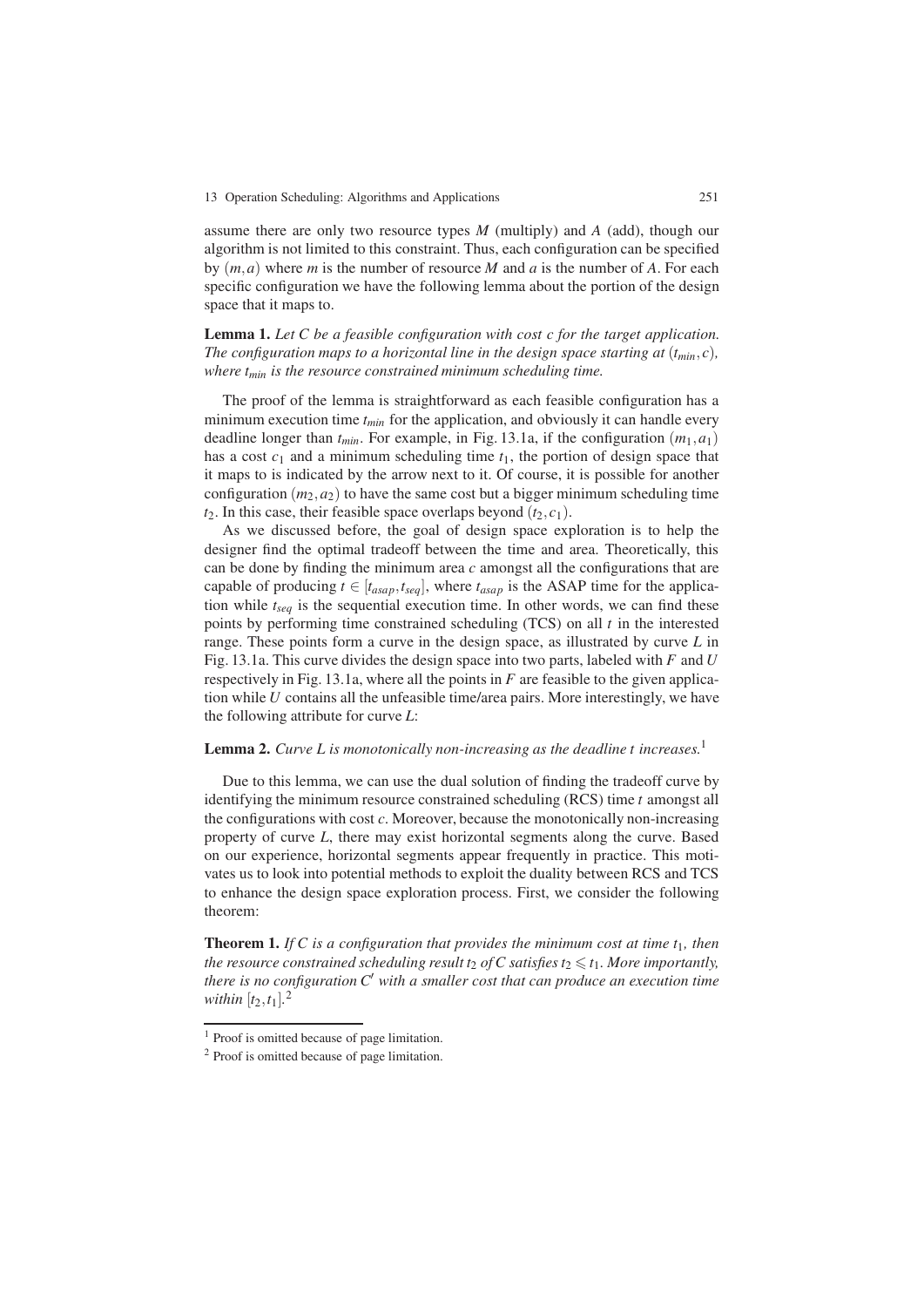This theorem provides a key insight for the design space exploration problem. It says that if we can find a configuration with optimal cost *c* at time *t*1, we can move along the horizontal segment from  $(t_1, c)$  to  $(t_2, c)$  without losing optimality. Here  $t_2$  is the RCS solution for the found configuration. This enables us to efficiently construct the curve *L* by iteratively using TCS and RCS algorithms and leveraging the fact that such horizontal segments do frequently occur in practice. Based on the above discussion, we propose a new space exploration algorithm as shown in Algorithm 1 that exploits the duality between RCS and TCS solutions. Notice the *min* function in step 10 is necessary since a heuristic RCS algorithm may not return the true optimal that could be worse than  $t_{cur}$ .

By iteratively using the RCS and TCS algorithms, we can quickly explore the design space. Our algorithm provides benefits in runtime and solution quality compared with using RCS or TCS alone. Our algorithm performs exploration starting from the largest deadline *tmax*. Under this case, the TCS result will provide a configuration with a small number of resources. RCS algorithms have a better chance to find the optimal solution when the resource number is small, therefore it provides a better opportunity to make large horizontal jumps. On the other hand, TCS algorithms take more time and provide poor solutions when the deadline is unconstrained. We can gain significant runtime savings by trading off between the RCS and TCS formulations.

The proposed framework is general and can be combined with any scheduling algorithm. We found that in order for it to work in practice, the TCS and RCS algorithms used in the process require special characteristics. First, they must be fast, which is generally requested for any design space exploration tool. More importantly, they must provide close to optimal solutions, especially for the TCS problem. Otherwise, the conditions for Theorem 1 will not be satisfied and the generated curve *L* will suffer significantly in quality. Moreover, notice that we enjoy the biggest jumps when we take the minimum RCS result amongst all the configurations

#### **Algorithm 1** Iterative design space exploration algorithm

**procedure** DSE **output**: curve *L* 1: interested time range  $[t_{min}, t_{max}]$ , where  $t_{min} \geq t_{asap}$  and  $t_{max} \leq t_{seg}$ . 2:  $L = \phi$ 3:  $t_{cur} = t_{max}$ 4: **while**  $t_{cur} \geq t_{min}$  **do** 5: perform TCS on  $t_{cur}$  to obtain the optimal configurations  $C_i$ . 6: **for** configuration  $C_i$  **do** 7: perform RCS to obtain the minimum time  $t_{rcs}$ 8: **end for** 9:  $t_{res} = \min_i (t_{res}^i)$  /\* find the best rcs time \*/ 10:  $t_{cur} = \min(t_{cur}, t_{rcs}) - 1$ <br>11: extend *L* based on TCS extend *L* based on TCS and RCS results 12: **end while** 13: return *L*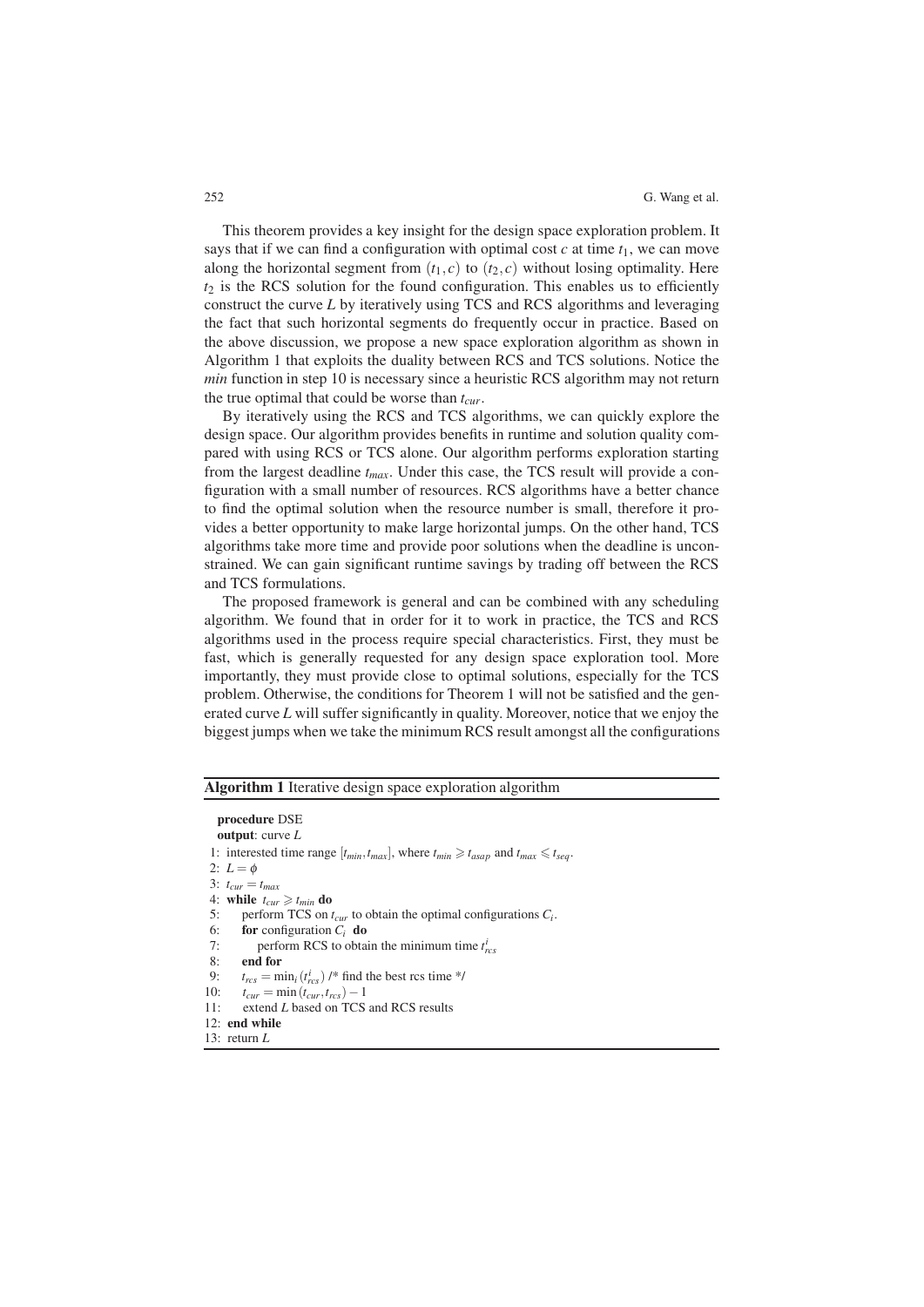that provide the minimum cost for the TCS problem. This is reflected in Steps 6–9 in Algorithm 1. For example, it is possible that both  $(m, a)$  and  $(m', a')$  provide the minimum cost at time *t* but they have different deadline limits. Therefore a good TCS algorithm used in the proposed approach should be able to provide multiple candidate solutions with the same minimum cost, if not all of them.

#### **13.6 Conclusion**

In this chapter, we provide a comprehensive survey on various operation scheduling algorithms, including List Scheduling, Force-Directed Scheduling, Simulated Annealing, Ant Colony Optimization (ACO) approach, together with others. We report our evaluation for the aforementioned algorithms against a comprehensive set of benchmarks, called ExpressDFG. We give the characteristics of these benchmarks and discuss suitability for evaluating scheduling algorithms. We present detailed performance evaluation results in regards of solution quality, stability of the algorithms, their scalability over different applications and their runtime efficiency. As a direct application, we present a uniformed design space exploration method that exploits duality between the timing and resource constrained scheduling problems.

**Acknowledgment** This work was partially supported by National Science Foundation Grant CNS-0524771.

#### **References**

- 1. Aarts, E. and Korst, J. (1989). *Simulated Annealing and Boltzmann Machines: A Stochastic Approach to Combinatorial Optimization and Neural Computing*. Wiley, New York, NY.
- 2. Adam, T. L., Chandy, K. M., and Dickson, J. R. (1974). A comparison of list schedules for parallel processing systems. *Communications of the ACM*, 17(12):685–690.
- 3. Aigner, G., Diwan, A., Heine, D. L., Moore, M. S. L. D. L., Murphy, B. R., and Sapuntzakis, C. (2000). *The Basic SUIF Programming Guide*. Computer Systems Laboratory, Stanford University.
- 4. Aletà, A., Codina, J. M., and and Antonio G., Jesús S. (2001). Graph-Partitioning Based Instruction Scheduling for ClusteredProcessors. In *Proceedings of the 34th Annual ACM/IEEE International Symposium on Microarchitecture*.
- 5. Auyeung, A., Gondra, I., and Dai, H. K. (2003). Integrating random ordering into multiheuristic list scheduling genetic algorithm. *Advances in Soft Computing: Intelligent Systems Design and Applications*. Springer, Berlin Heidelberg New York.
- 6. Beaty, Steve J. (1993). Genetic algorithms versus tabu search for instruction scheduling. In *Proceedings of the International Conference on Artificial Neural Networks and Genetic Algorithms*.
- 7. Beaty, Steven J. (1991). Genetic algorithms and instruction scheduling. In *Proceedings of the 24th Annual International Symposium on Microarchitecture*.
- 8. Bernstein, D., Rodeh, M., and Gertner, I. (1989). On the Complexity of Scheduling Problems for Parallel/PipelinedMachines. *IEEE Transactions on Computers*, 38(9):1308–1313.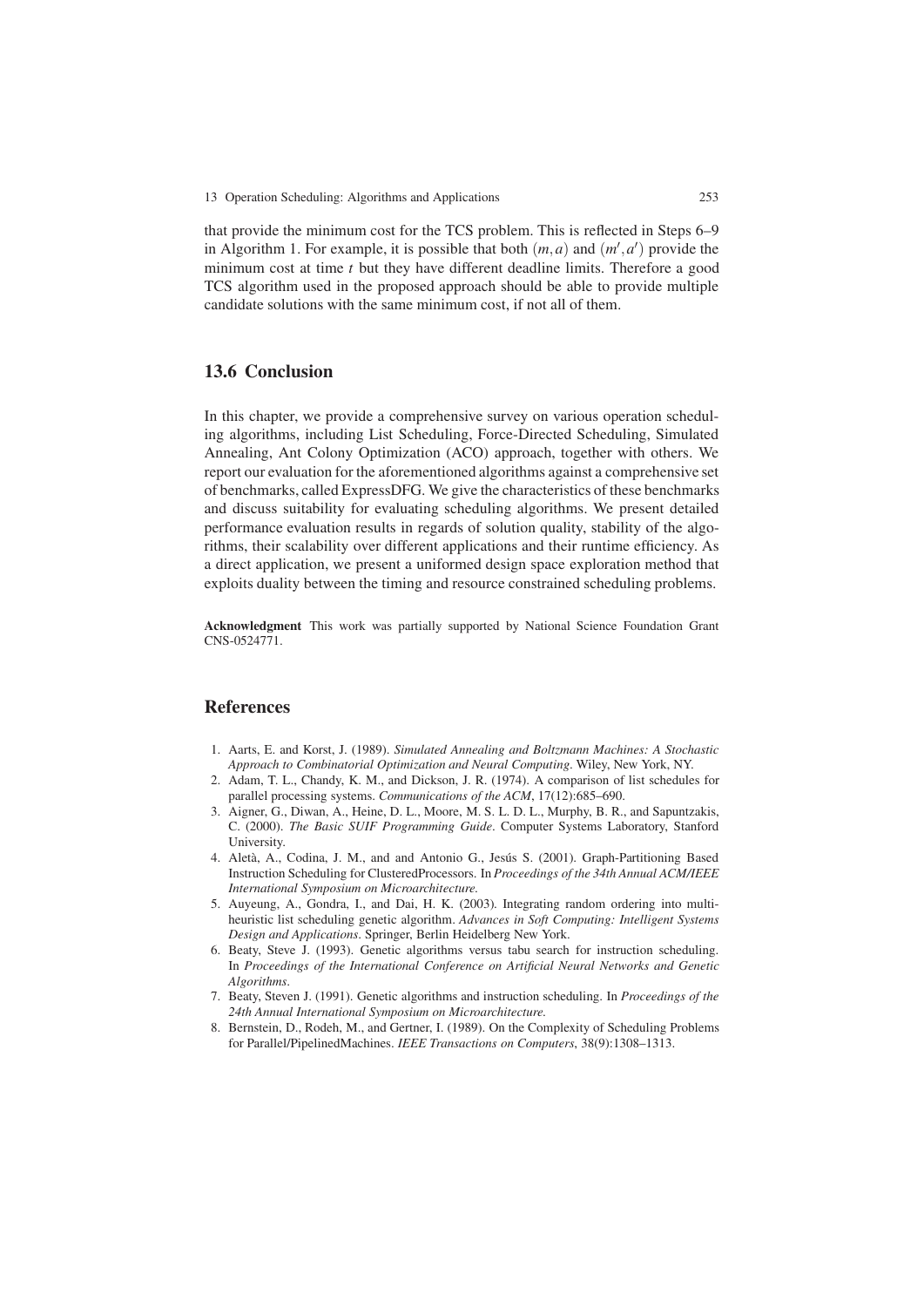- 9. C. McFarland, M., Parker, A. C., and Camposano, R. (1990). The high-level synthesis of digital systems. In *Proceedings of the IEEE*, vol. 78, pp. 301–318.
- 10. Camposano, R. (1991). Path-based scheduling for synthesis. *IEEE Transaction on Computer-Aided Design*, 10(1):85–93.
- 11. Chaudhuri, S., Blythe, S. A., and Walker, R. A. (1997). A solution methodology for exact design space exploration in a three-dimensional design space. *IEEE Transactions on very Large Scale Integratioin Systems*, 5(1):69–81.
- 12. Corne, D., Dorigo, M., and Glover, F., editors (1999). *New Ideas in Optimization*. McGraw Hill, London.
- 13. Deneubourg, J. L. and Goss, S. (1989). Collective Patterns and Decision Making. *Ethology, Ecology and Evolution*, 1:295–311.
- 14. Dick, R. P. and Jha, N. K. (1997). MOGAC: A Multiobjective Genetic Algorithm for the Co-Synthesis of Hardware-Software Embedded Systems. In *IEEE/ACM Conference on Computer Aided Design*, pp. 522–529.
- 15. Dorigo, M., Maniezzo, V., and Colorni, A. (1996). Ant System: Optimization by a Colony of Cooperating Agents. *IEEE Transactions on Systems, Man and Cybernetics, Part-B*, 26(1):29–41.
- 16. Dutta, R., Roy, J., and Vemuri, R. (1992). Distributed design-space exploration for high-level synthesis systems. In *DAC '92*, pp. 644–650. IEEE Computer Society Press, Los Alamitos, CA.
- 17. ExpressDFG (2006). ExpressDFG benchmark web site. *http://express.ece.ucsb.edu/ benchmark/*.
- 18. Grajcar, M. (1999). Genetic List Scheduling Algorithm for Scheduling and Allocationon a Loosely Coupled Heterogeneous Multiprocessor System. In *Proceedings of the 36th ACM/IEEE Conference on Design Automation Conference*.
- 19. Gutjahr, W. J. (2002). Aco algorithms with guaranteed convergence to the optimal solution. *Information Processing Letters*, 82(3):145–153.
- 20. Heijligers, M. and Jess, J. (1995). High-level synthesis scheduling and allocation using genetic algorithms based on constructive topological scheduling techniques. In *International Conference on Evolutionary Computation*, pp. 56–61, Perth, Australia.
- 21. Heijligers, M. J. M., Cluitmans, L. J. M., and Jess, J. A. G. (1995). High-level synthesis scheduling and allocation using genetic algorithms. p. 11.
- 22. Hu, T. C. (1961). Parallel sequencing and assembly line problems. *Operations Research*, 9(6):841–848.
- 23. Kennedy, K. and Allen, R. (2001). *Optimizing Compilers for Modern Architectures: A Dependence-basedApproach*. Morgan Kaufmann, San Francisco.
- 24. Kernighan, B. W. and Lin, S. (1970). An efficient heuristic procedure for partitioning graphs. *Bell System Technical Journal*, 49(2):291–307.
- 25. Kolisch, R. and Hartmann, S. (1999). Heuristic algorithms for solving the resourceconstrained project scheduling problem: classification and computational analysis. *Project Scheduling: Recent Models, Algorithms and Applications*. Kluwer Academic, Dordrecht.
- 26. Lee, C., Potkonjak, M., and Mangione-Smith, W. H. (1997). Mediabench: A tool for evaluating and synthesizing multimedia and communications systems. In *Proceedings of the 30th Annual ACM/IEEE International Symposium on Microarchitecture*.
- 27. Lee, J.-H., Hsu, Y.-C., and Lin, Y.-L. (1989). A new integer linear programming formulation for the scheduling problem in data path synthesis. In *Proceedings of ICCAD-89*, pp. 20–23, Santa Clara, CA.
- 28. Lin, Y.-L. (1997). Recent developments in high-level synthesis. *ACM Transactions on Design of Automation of Electronic Systems*, 2(1):2–21.
- 29. Madsen, J., Grode, J., Knudsen, P. V., Petersen, M. E., and Haxthausen, A. (1997). LYCOS: The Lyngby Co-Synthesis System. *Design Automation for Embedded Systems*, 2(2):125–63.
- 30. Memik, S. O., Bozorgzadeh, E., Kastner, R., and MajidSarrafzadeh (2001). A super-scheduler for embedded reconfigurable systems. In *IEEE/ACM International Conference on Computer-Aided Design*.